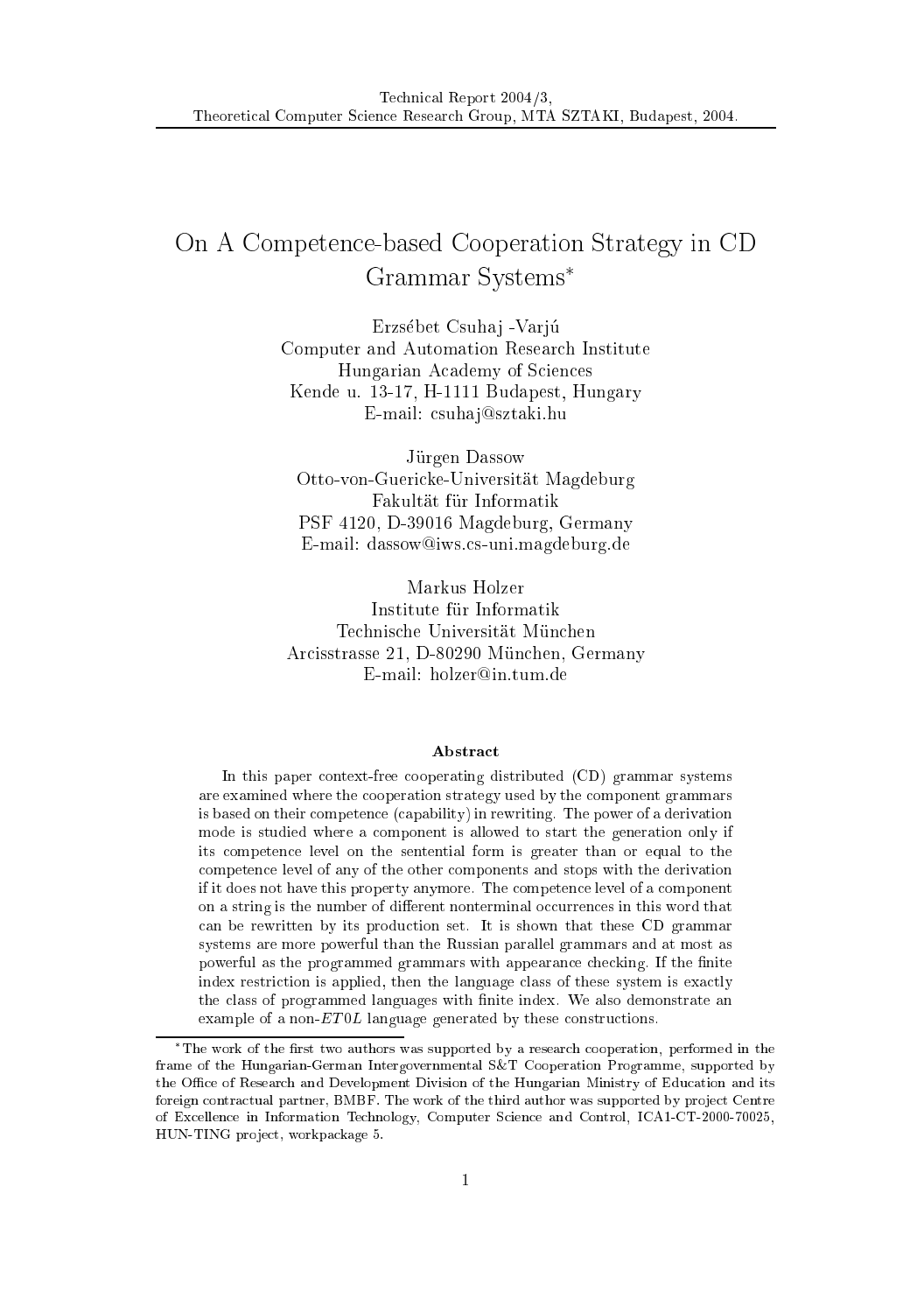# <sup>1</sup> Introdu
tion

Cooperating distributed grammar systems (CD grammar systems, for short) are distributed models of language which can be considered as syntactic frameworks for the bla
kboard ar
hite
tures known from the theory of ooperative distributed problem solving [2]. A blackboard architecture consists of several autonomous agents which jointly solve a problem in turn, in such way that the agents have access to a global database, alled the bla
kboard, whi
h stores information on the a
tual state of the problem solution and the problem solving pro
ess. The problem is solved by modifying the ontents of the bla
kboard step by step. Furthermore, the bla
kboard is the only mean of ommuni
ation among the agents. A ooperating distributed grammar system is a onstru
t, where several grammars jointly generate words of a language, in turn, in su
h way that any moment of time one grammar is allowed to perform a derivation step on the actual sentential form. This grammar is selected according to the cooperation protocol of the grammars in the system, to the so-called derivation mode or ooperation strategy. The reader an easily observe that the grammars orrespond to the agents, the sentential form in generation orresponds to the bla
kboard, and the generated language represents the set of possible problem solutions. The idea of ooperating grammars dates ba
k to 1978, when Meersman and Rozen- $\text{berg } [8]$ , motivated by the theory of two-level grammars, introduced this term, but it has only been extensively and intensively explored after Csuha j-Variu and Dassow [2] introdu
ed the notion in a more general form, namely, as a ooperating/distributed grammar system, and related that to the above concepts of distributed artificial intelligence, to the blackboard architectures. The interested reader can find further information in  $[3]$  and  $[6]$ . An on-line annotated bibliography on the area can be found at [4], see http://www.sztaki.hu/mms/bib.html.

According to the cooperation protocol in  $[8]$ , a component grammar of the system is allowed to derive the sentential form if it is able to repla
e any nonterminal occurrence in this string. This strategy was later called  $s f$ -mode of derivation [1]. If this property does not hold anymore, another grammar should ontinue the generation. In [2] another derivation mode was introduced and examined, called the t-mode of derivation, where a grammar is allowed to start with the generation if it is able to perform at least one derivation step and it must ontinue the derivation until this property holds. If the grammar is not able to exe
ute any derivation step on the urrent string anymore and the string is not a terminal word, another grammar must ontinue the derivation. If su
h grammar does not exist, the derivation stops without generating a terminal word. It is easy to see that both strategies are based on a property of the grammar that is related to the urrent sentential form, namely, on its ability of replacing a nonterminal occurrence in that. We also can say that a grammar is ompetent on the sentential form if it is able to rewrite at least one nonterminal occurrence in this string. Thus, according to the derivation mode of Meersman and Rozenberg  $[8]$  a grammar is allowed to work on the sentential form if it is ompletely ompetent on the string (the agent is able to ontribute to the solution of any open subproblem), and the derivation mode of Csuhaj-Varju and Dassow [2] requires that after starting its work, the grammar continues the derivation until it is not ompetent anymore, that is, the agent ontributes with its full ompeten
e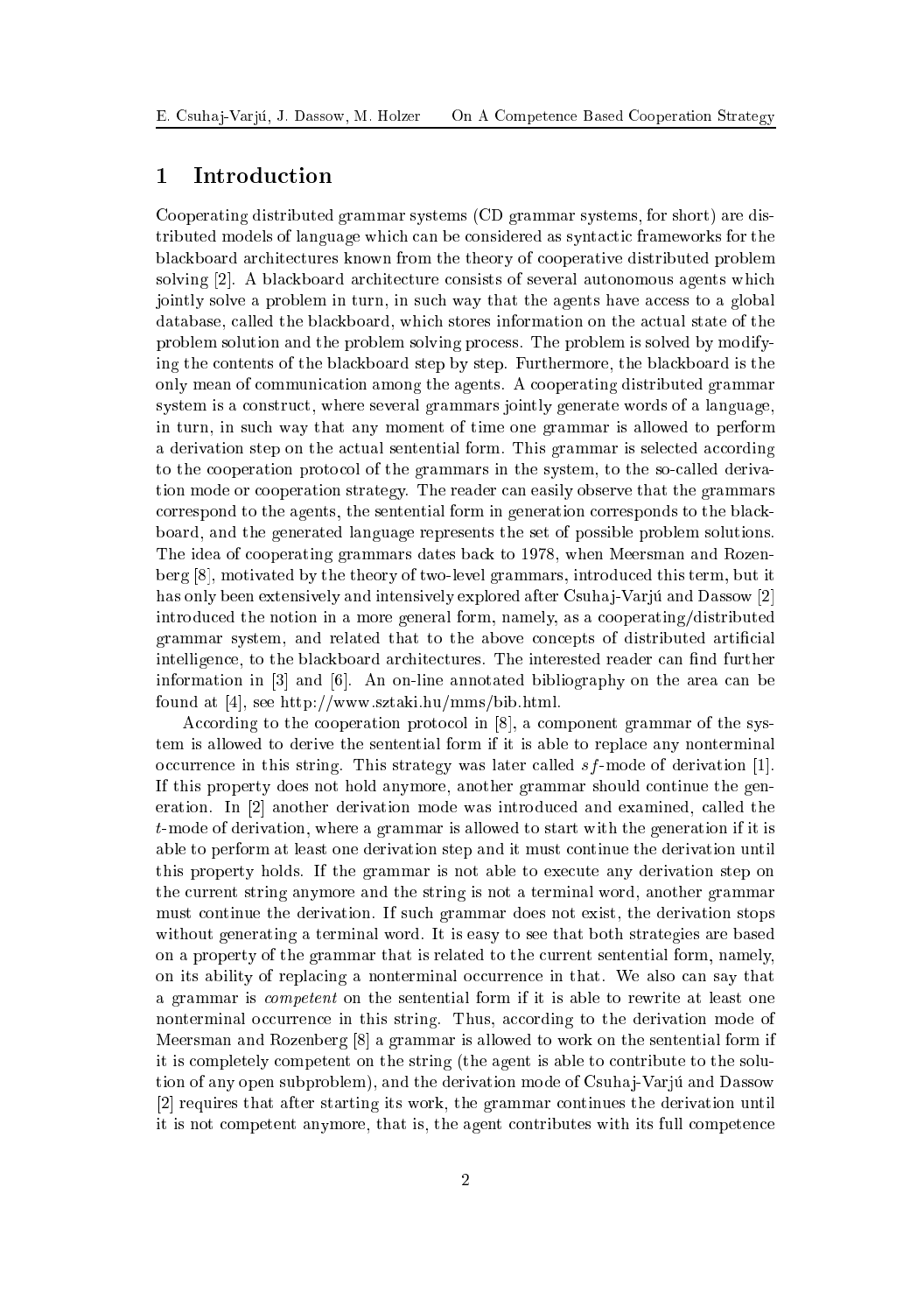to the problem solving process. It has turned out, that the first cooperation strategy, based on the omplete ompeten
e of the grammars, is more powerful than the other one, these grammar systems with ontext-free omponents determine the lass of programmed languages with appearan
e he
king, while the other derivation mode, the *t*-mode of derivation leads to the power of  $ET0L$  systems.

In this paper we continue the above line of examinations, namely, we introduce and study ontext-free CD grammar systems with another ooperation strategy, based on the ompeten
e level of the grammars, alled the max-mode of derivation. In this ase, a grammar is allowed to start the derivation of the sentential form if its ompeten
e level on the string is greater than or equal to the ompeten
e level of any of the other grammars and it must ontinue the generation until it does not have this property anymore. The idea behind the concept is to know whether or not it is a reasonable strategy if any moment of time the agent that ontributes to the problem solving is one of the most ompetent ones.

We proved that the language class generated by these constructions (without  $\lambda$ -rules) is included in the class of programmed languages with appearance checking, that is, any language which can be obtained by a context-free CD grammar system with the  $max$ -mode of derivation can be obtained with the  $sf$ -mode of derivation, that is, ooperation based on maximal ompeten
e level is at most as powerful as ooperation based on omplete ompeten
e. The question whether this relation is proper or not is open. Moreover, we showed that if we restrict the class of languages generated by ontext-free CD grammar systems in the max-mode of derivation to that of with finite index, then we obtain exactly the class of programmed languages with finite index. This result means that if the number of open subproblems is bounded by a finite number at any stage of the problem solving process based on the max-mode cooperation strategy, then this process can be programmed only by using "if-then" rules.

Furthermore, although we do not know in full details the relation of the class of ET 0L languages and the lass of languages of ontext-free CD grammar systems working in the max-mode of derivation, we prove that a known subclass of the  $ET0L$ language class, namely, the class of Russian parallel languages is strictly included in the language lass of the above CD grammar systems. This result demonstrates that there are ases when the ooperation strategy based on the full ompeten
e of the omponents and the ooperation strategy based on sele
ting a grammar whi
h is one of the most ompetent ones among the omponents are equally powerful. We also demonstrate here an example for a non- $ET0L$  language generated by these CD grammar systems, and thus we prove that these onstru
tions determine languages that annot be generated under the full ompeten
e strategy.

# <sup>2</sup> Preliminaries

Throughout the paper we assume that the reader is familiar with formal language theory. For further information consult  $[3, 7, 10]$ .

The set of nonempty words over an alphabet V is denoted by  $V^+$ , if the empty string,  $\lambda$ , is included, then we use notation  $V^*$ . A set of strings  $L \subseteq V^*$  is said to be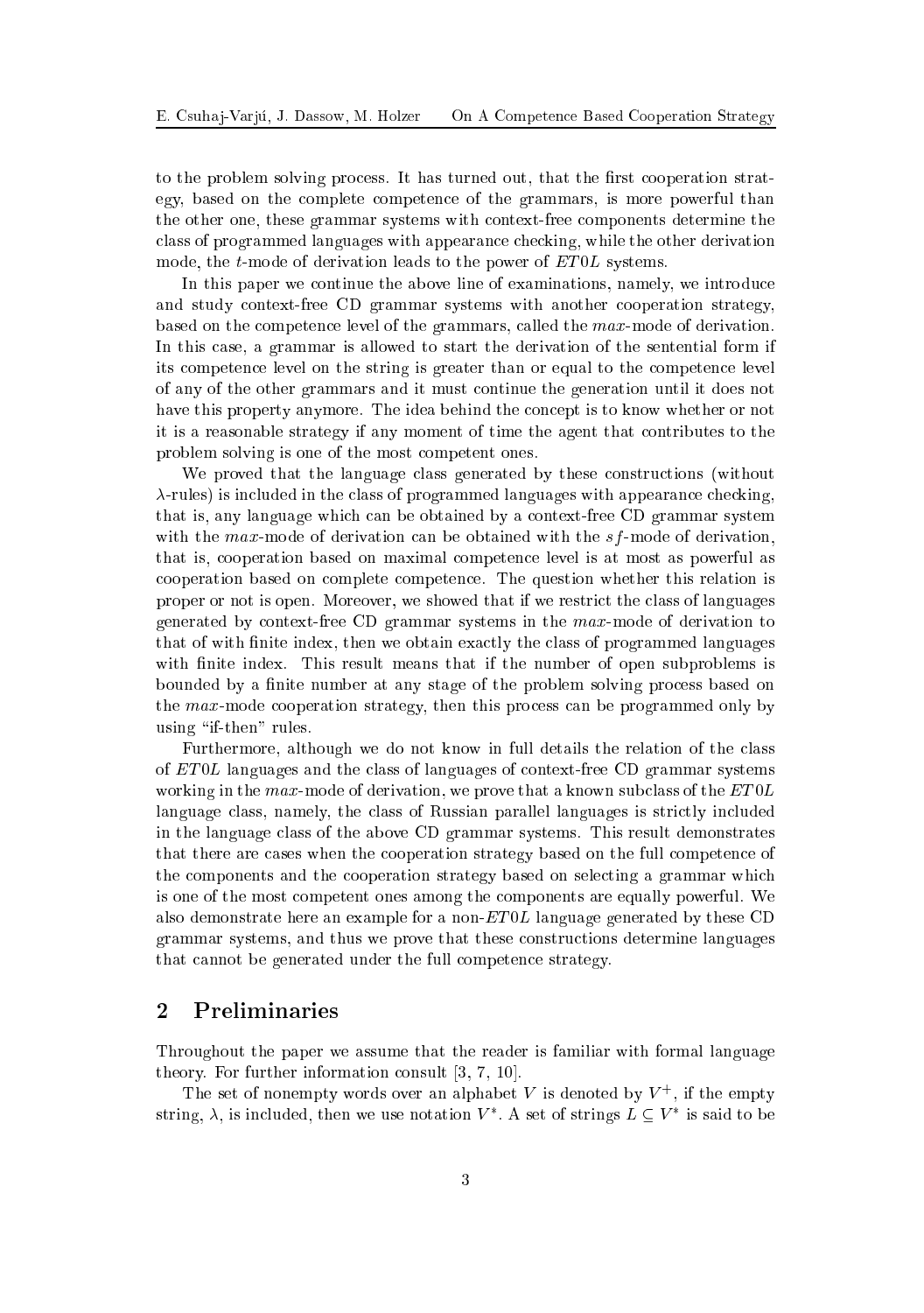a language over  $V$ .

For a string  $w \in V^*$ , we denote the length of w by  $|w|$ , and for a set of symbols  $U \subset V$  we denote by  $|w|_U$  the number of occurrences of letters U in w.

For a finite language L, the number of strings in L is denoted by  $card(L)$ .

We specify a context-free grammar by  $G = (N, T, P, S)$ , where N is the set of nonterminals,  $T$  is the set of terminals,  $P$  is the set of context-free productions and S is the start symbol. We use the notation  $dom(P)$  for the set  $\{A \in N \mid$ there is a production  $A \to \alpha \in P$ .

Throughout the paper, we shall use the following variants of context-free grammars with regulated rewriting. For details we refer to  $[5]$ .

By a context-free programmed grammar with appearance checking we mean a quadruple  $G = (N, T, P, S)$ , where N and T are the set of nonterminals and the set of terminals, respectively, as in the case of context-free grammars,  $S$  is the start symbol, and P is a finite set of rules of the form  $(r: A \rightarrow \alpha, \sigma(r), \phi(r))$ , where  $A \to \alpha$  is a context-free production over  $N \cup T$ , the core production of the rule labelled by r, and  $\sigma(r)$  and  $\phi(r)$  are two sets of labels of such core rules.

A direct derivation step  $u \Longrightarrow_G v$  in G is as follows: Either the core rule of some rule  $(r : A \to \alpha, \sigma(r), \psi(r))$  can be applied to obtain v from u and then we use the next rule from the set of productions labelled with  $\sigma(r)$  or  $A \to \alpha$  cannot be applied and then we pass on to a rule with a label from  $\psi(r)$  in the next step. If  $\psi(r)$  is the empty set for any rule in  $P$ , then we speak about a context-free programmed grammar (without appearan
e he
king).

By a context-free *Russian parallel grammar* we mean a quadruple  $G = (N, T, P, S)$ whose components are defined as in a context-free grammar and the set  $P$  is divided into two disjoint sets,  $P_1$  and  $P_2$ . The direct derivation relation  $u \Longrightarrow_G v$  is defined as follows: Either  $u = u_1 A_1 u_2$ ,  $v = u_1 \alpha u_2$ , where  $u_1, u_2 \in (N \cup T)^*$ ,  $A \in N$ , and  $A \rightarrow \alpha \in P_1$ , or  $u = u_1 A u_2 \ldots u_n A u_{n+1}$ ,  $n \geq 1$ ,  $v = u_1 \alpha u_2 \ldots u_n \alpha u_{n+1}$ , where  $u_1u_2 \ldots u_n u_{n+1}$  is in  $(N \cup T \setminus \{A\})^*$ ,  $A \in N$ , and  $A \to \alpha$  is in  $P_2$ .

If  $P_1$  is the empty set, then we speak of an (context-free) Indian parallel grammar. Obviously, an empty set  $P_2$  defines the customary context-free grammar.

We also will refer to the notion of an  $ET0L$  system (an  $ET0L$  grammar). An ET0L system is an  $n+3$ -tuple  $G = (N, T, P_1, \ldots, P_n, S)$ , with  $n \geq 1$ , where  $N, T$ , and S are defined as in the case of context-free grammars, that is, the set of nonterminals, terminals, and the start symbol, and  $P_i$ , for  $1 \leq i \leq n$ , is a complete set of contextfree productions over  $(N \cup T)^*$ . This means that for any symbol  $X \in (N \cup T)$ , the production set  $P_i$  has a rule with X being on its left-hand side. The direct derivation in an ET0L system G is defined as follows: For two strings  $x = x_1 \dots x_r$ ,  $y =$  $y_1, \ldots, y_r, r \geq 1, x_i \in (N \cup T), y_i \in (N \cup T)^*, 1 \leq i \leq r$ , we say that x directly derives y, denoted by  $x \Longrightarrow_G y$ , if  $x_i \to y_i \in P_j$  holds for  $1 \leq i \leq r$ , for some j,  $1 \leq j \leq r.$ 

If no confusion can arise, we may omit the subscript  $G$  from the above notations  $\Longrightarrow_G$ .

For a grammar G, of the above types,  $L(G)$  denotes the language generated by G:

Finally, we define restricted variants of the above language generating mechanisms, called grammars with finite index. For details the reader should consult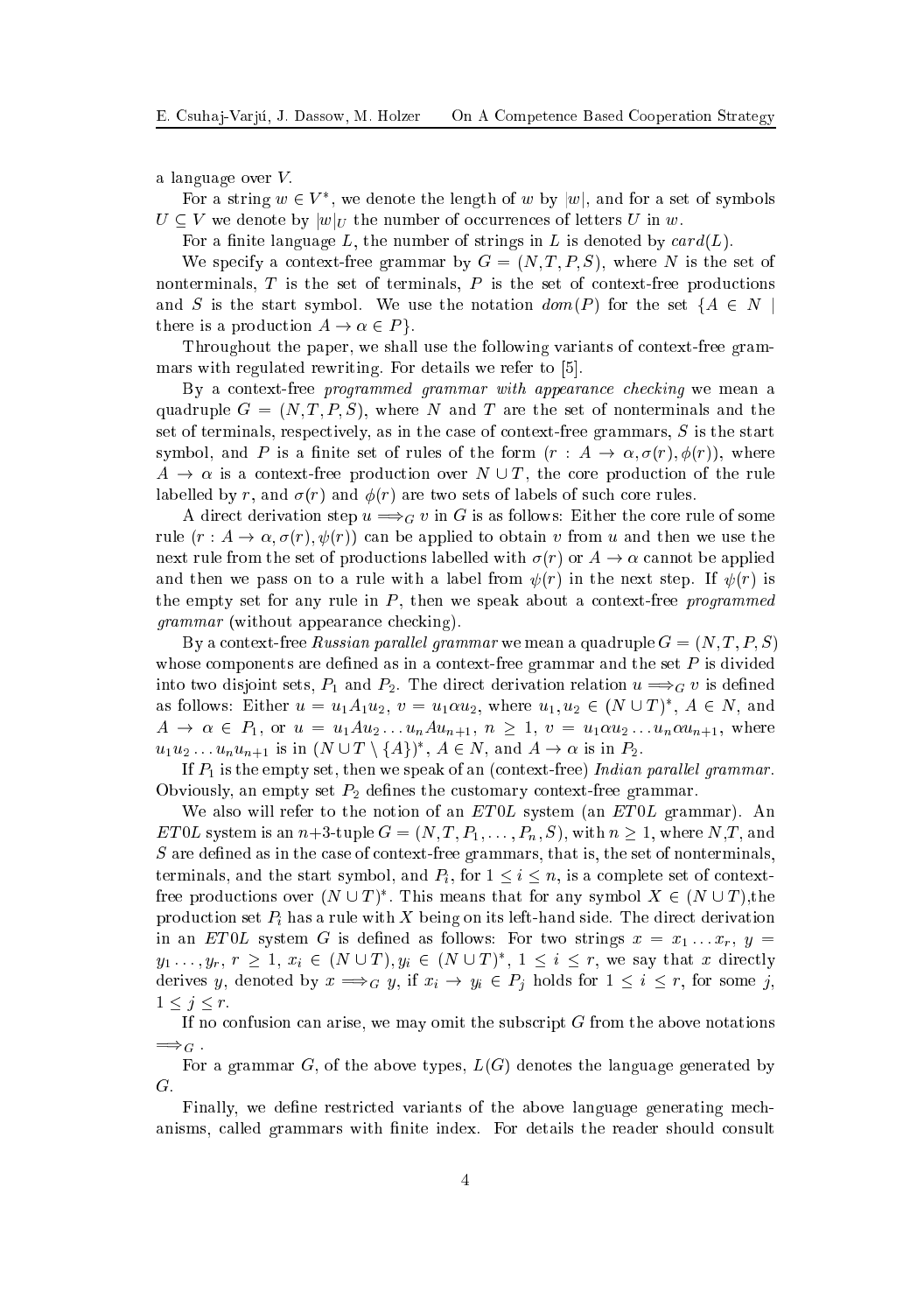$[5]$ .

Let G be a grammar of arbitrary type, and let  $N$ , T, S be its nonterminal alphabet, terminal alphabet and start symbol, respectively. For a derivation

 $d: S = w_1 \Longrightarrow w_2 \Longrightarrow \ldots \Longrightarrow w_r = w \in T^*$ 

according to  $G$ , we set

$$
Ind(d, G) = max{ |w_i|_N | 1 \leq i \leq r },
$$

and, for  $w \in T^*$ , we define

$$
Ind(w, G) = min\{Ind(d, G) | d \text{ is a derivation for } w \text{ in } G\}.
$$

The index of the grammar  $G$  is defined as

$$
Ind(G) = sup\{Ind(w, G) \mid w \in L(G)\}.
$$

For a language  $L$  in the family of languages generated by grammars of some type  $X$ , we define

$$
Ind_X(L)=inf\{Ind(G) \mid L(G)=L, G\in X\}.
$$

When no danger of confusion turns out, then subscript  $X$  can be omitted.

For a language family  $\mathcal{L}(X)$ , we set

$$
\mathcal{L}_n(X) = \{ L \mid L \in \mathcal{L}(X), Ind_X(L) \le n \}, n \ge 1,
$$
  

$$
\mathcal{L}_{fin}(X) = \bigcup_{n \ge 1} \mathcal{L}_n(X).
$$

Now we introdu
e some notations.

We denote the class of context-free languages by  $\mathcal{L}(CF)$ , the class of  $ET0L$ languages by  $\mathcal{L}(ET0L)$ , and the class of recursively enumerable languages by  $\mathcal{L}(RE)$ .

If no  $\lambda$ -rules are allowed, then we denote the class of languages of Indian parallel, Russian parallel, programmed, programmed with appearance checking grammars by  $\mathcal{L}(IP(CF))$ ,  $\mathcal{L}(RP(CF))$ ,  $\mathcal{L}(PR(CF))$ , and  $\mathcal{L}(PR_{ac}(CF))$ , respectively. If  $\lambda$ -rules are allowed in the case of these grammars, we replace  $(CF)$  with  $(CF, \lambda)$  for in the notation of the corresponding language class. If we would like to refer to both cases, then, we write  $(CF, [\lambda])$  instead of  $(CF)$ . If the finite index restriction is applied, then we write  $\mathcal{L}_{fin}$  instead of  $\mathcal{L}$ . We use analogously the notations  $\mathcal{L}(ET0L), \mathcal{L}(ET0L, \lambda)$ ; and  $\mathcal{L}(ET0L, [\lambda])$ . We note that  $\mathcal{L}(CF) = \mathcal{L}(CF, \lambda)$  and  $\mathcal{L}(ET0L) = \mathcal{L}(ET0L, \lambda)$ .

The following relations are well-known among the above classes of languages [5]:

- 1.  $\mathcal{L}(CF) \subset \mathcal{L}(RP(CF)) \subset \mathcal{L}(ET0L) \subset \mathcal{L}(PR_{ac}(CF,[\lambda])),$
- 2.  $\mathcal{L}(IP(CF)) \subset \mathcal{L}(RP(CF)),$
- 3.  $\mathcal{L}(IP(CF))$  and  $\mathcal{L}(CF)$  are incomparable,
- 4.  $\mathcal{L}(PR(CF, [\lambda])) \subset \mathcal{L}(PR_{ac}(CF, [\lambda]))$ , and  $\mathcal{L}(PR_{ac}(CF, \lambda)) = \mathcal{L}(RE)$ ,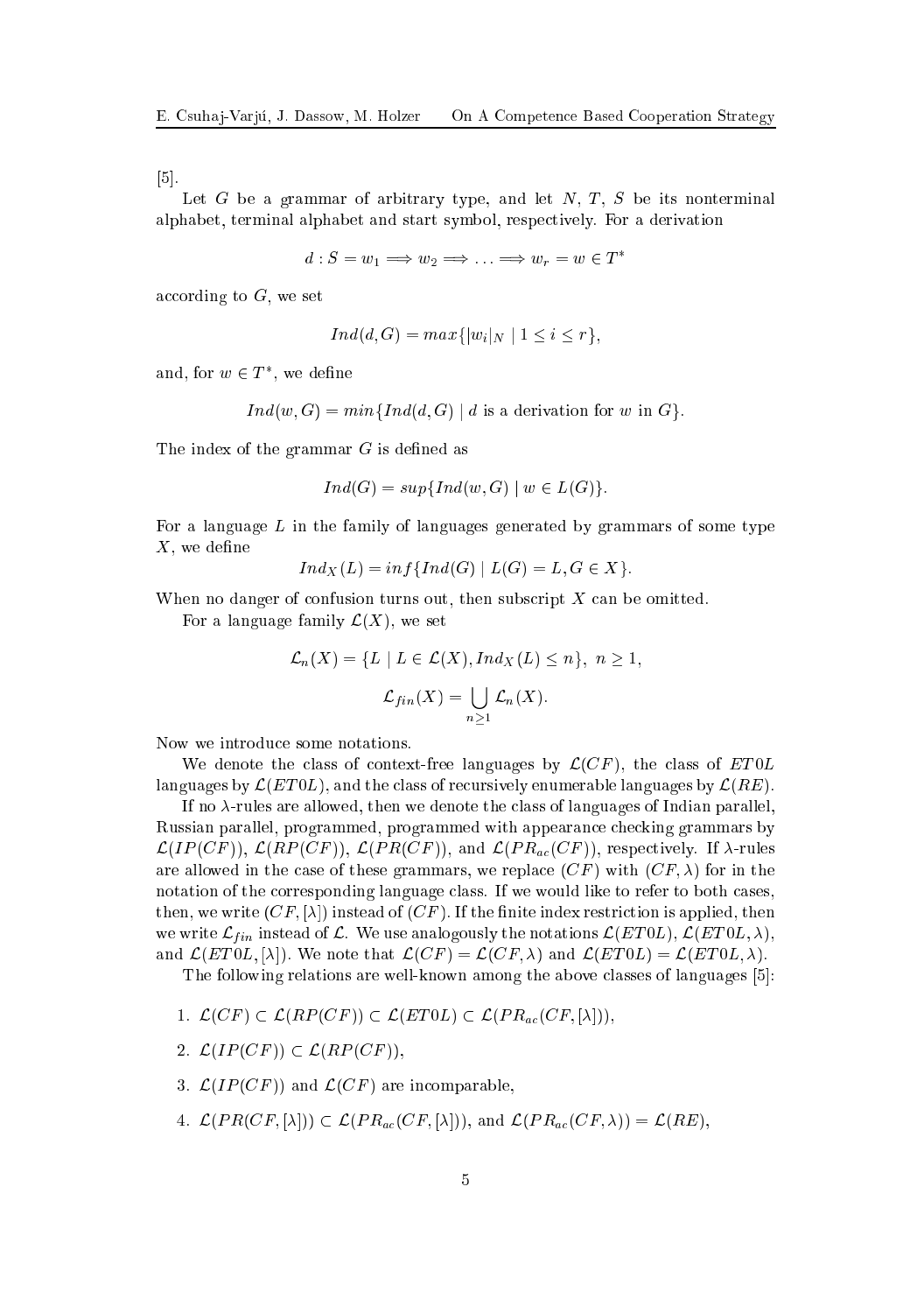- 5.  $\mathcal{L}(RP(CF, [\lambda])) \subset \mathcal{L}(PR_{ac}(CF, \lambda)),$
- 6.  $\mathcal{L}(RP(CF))$  and  $\mathcal{L}(PR(CF))$  are incomparable.
- 7.  $\mathcal{L}_{fin}(PR(CF)) = \mathcal{L}_{fin}(PR_{ac}(CF)),$
- 8.  $\mathcal{L}_{fin}(PR(CF)) = \mathcal{L}_{fin}(PR(CF, \lambda)),$
- 9.  $\mathcal{L}_{fin}(RP(CF)) \subset \mathcal{L}_{fin}(PR(CF)).$

Languages demonstrating the 6. relation are  $L_1 = \{a^n b^n c^n \mid n \geq 1\} \notin \mathcal{L}(RP(CF, [\lambda]))$ and  $L_2 = \{a^{2^n} \mid n \geq 1\} \notin \mathcal{L}(PR(CF))$ . (See [7] for details.)

# 3 Definitions

In the following we introduce the notion of a context-free CD grammar system where the components cooperate according to a derivation strategy which is based on the ompeten
e level of the omponent grammars in rewriting, related to the urrent string in generation.

**Definition 3.1** Let  $G = (N, T, P, S)$  be a context-free grammar and let  $w \in (N \cup$  $T)^*.$  We say that production set P is of competence level k on w,  $k\geq 0,$  if  $|dom(P)\cap D|$  $a lph_N (w) = k \text{ holds.}$ 

Throughout, for denoting P with ompeten
e level k on w, we use notation  $dev(P, w) = k.$ 

In other words, production set  $P$  is of competence level k on w if there are exactly  $k$  different nonterminals of G with an occurrence in w such that these symbols can be rewritten by a production in P. If  $clev(P, w) \geq 1$ , then we say P is competent on w. If  $k = 0$ , then either the production set is not competent on the string having at least one nonterminal occurrence or the string is a terminal word.

Now we recall the notion of a context-free CD grammar system according to  $[6]$ .

By a context-free CD grammar system we mean an  $n + 3$ -tuple  $\Gamma = (N, T, P_1, \Gamma_2)$  $\ldots, P_n, S$ ,  $n \geq 1$ , where N, T, S are the set of nonterminals, the set of terminals and the start symbol, as in the case of context-free grammars, and  $P_i$ , with  $1 \leq i \leq n$ , are finite sets of context-free productions over  $(N \cup T)$ , called the components of the system. Observe that the quadruple  $G_i = (N, T, P_i, S)$ , for  $1 \leq i \leq n$ , with  $N, T, P_i, S$  as above, is a grammar, therefore we can also speak about a component grammar or a grammar of a CD grammar system.

For two sentential forms, u and v over  $(N \cup T)^*$ , we say v is directly derived (derived) from u in  $\Gamma$  by a component  $P_i$ ,  $1 \leq i \leq n$ , denoted by  $u \Longrightarrow_{P_i} v$   $(u \Longrightarrow_P^* E_i)$ Pi v), if v is generated from u by a direct derivation step (by a derivation) using production set  $P_i$ .

When jointly generating terminal words from the start symbol, the omponent grammars of the CD grammar system can follow different strategies for cooperation.

In the following we introduce a cooperation strategy which is based on the competen
e level of the omponents with respe
t to the a
tual string in generation.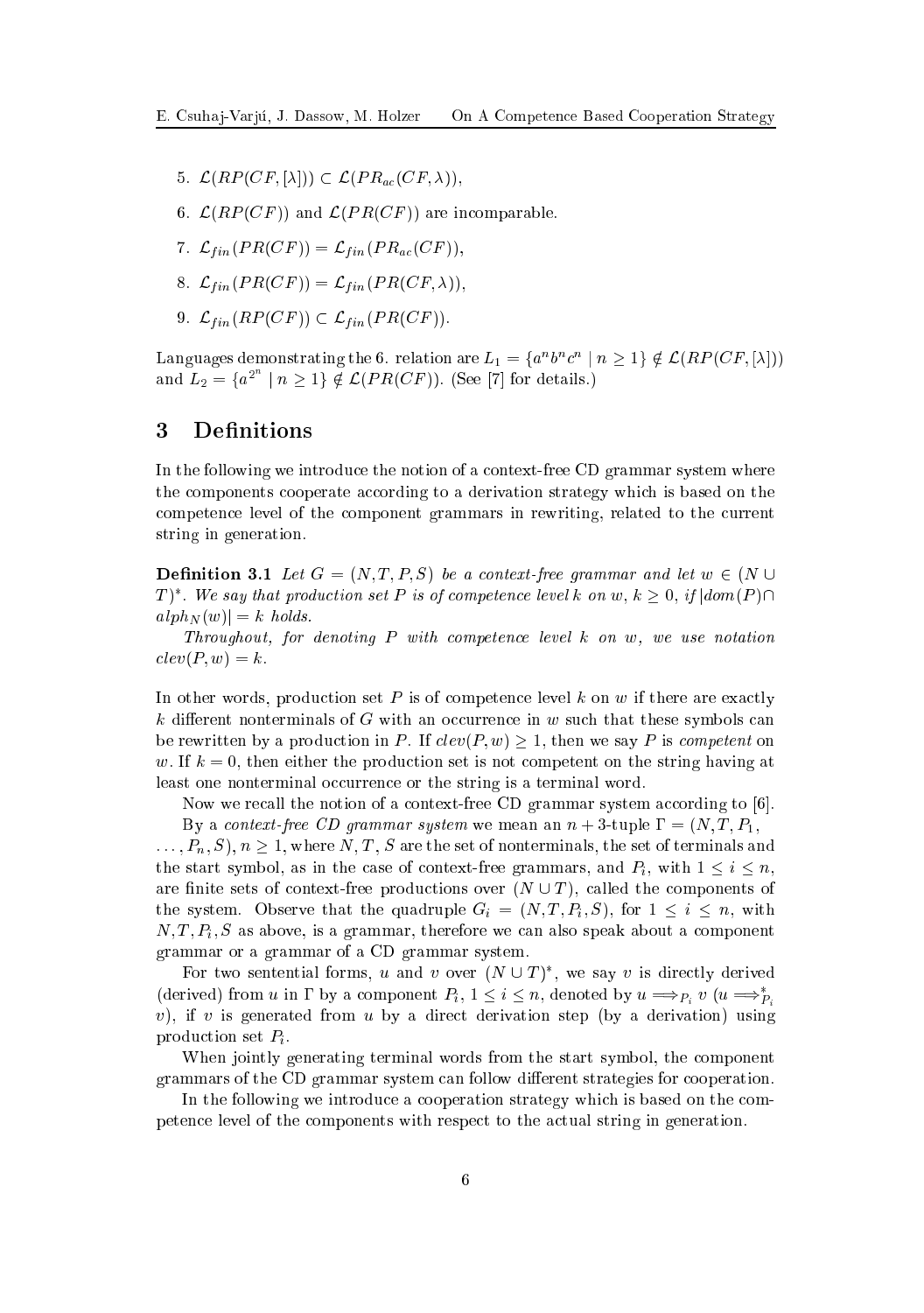**Definition 3.2** Let  $\Gamma = (N, T, P_1, \ldots, P_n, S)$ , with  $n \geq 1$ , be a context-free CD grammar system and let  $u \in (N \cup T)^*$ . We say that component  $P_i$ , for  $1 \leq i \leq n$ , is a most competent one on u among the components of  $\Gamma$ , if  $clev(P_i, u) \geq clev(P_i, u)$ holds for each component  $P_j$ , where  $1 \leq j \leq n$ .

Now we define a derivation mode for CD grammar systems where the grammars work under the following ooperation strategy: at any step of the derivation there is no omponent having greater ompeten
e on the a
tual sentential form than the a
tive omponent and the grammar remains a
tive until it does not have this property anymore.

**Definition 3.3** Let  $\Gamma = (N, T, P_1, \ldots, P_n, S), n \geq 1$ , be a context-free CD grammar system and let

$$
d: S = w_0 \Longrightarrow_{P_{j_1}}^* w_1 \Longrightarrow_{P_{j_2}}^* \ldots w_{r-1} \Longrightarrow_{P_{j_r}}^* w_r = w,
$$

 $r \geq 1, w \in T^*$ ,  $w_i \in (N \cup T)^*$ ,  $1 \leq i \leq r+1, j_1, \ldots, j_r \in \{1, \ldots, n\}$  be a derivation  $in \Gamma$ .

We say that d is a derivation in the max-mode in  $\Gamma$  or a max-mode derivation in  $\Gamma$  if the following hold:

- $\bullet\ \ Let\ w_i\ =\ w_{i,0}\ \Longrightarrow_{P_{j_i}}\ w_{i,1}\ \Longrightarrow_{P_{j_i}}\ \ldots\ \Longrightarrow_{P_{j_i}}\ w_{i,s_i}\ =\ w_{i+1},\ 1\ \leq\ i\ \leq\ r,\ s_i\ \geq\ 1$ be a subderivation of d. Then,  $clev(P_{j_i}, w_{i,k}) \geq clev(P_l, w_{i,k}), 1 \leq l \leq n$ ,  $0 \leq k \leq s_{i-1}, \text{ and}$
- $clev(P_{j_i}, w_{i+1}) < clev(P_{j_{i+1}}, w_{i+1}), 1 \leq i \leq r-1.$

That is, when a component  $P_{j_i}$ ,  $1 \leq i \leq r$ , starts deriving word  $w_{i-1}$ , then its competence level on  $w_{i-1}$  must be greater than or equal to the competence level of the other component grammars and  $P_{ij}$  stops with the derivation when it does not have this property anymore.

**Definition 3.4** Let  $\Gamma = (N, T, P_1, \ldots, P_n, S)$ , with  $n \geq 1$ , be a context-free CD grammar system. The language  $L_{max}(\Gamma)$ , called the language of max-derivations of  $\Gamma$ , is defined as

 $L_{max}(\Gamma) = \{w \in T^* \mid d : S \Longrightarrow^* w, d \text{ is a max-derivation in } \Gamma\}.$ 

We demonstrate the notion with an example.

**Example 3.1** Let  $\Gamma = (N, T, P_1, P_2, P_3, S)$  be a CD grammar system defined as  $follows: N = \{A, B, A', B'\}, T = \{a, b, c\}, and$ 

$$
P_1 = \{ A \rightarrow A', B \rightarrow B', S \rightarrow AB \},
$$
  
\n
$$
P_2 = \{ A' \rightarrow aAb, B' \rightarrow Bc \},
$$
  
\n
$$
P_3 = \{ A' \rightarrow ab, B' \rightarrow c \}.
$$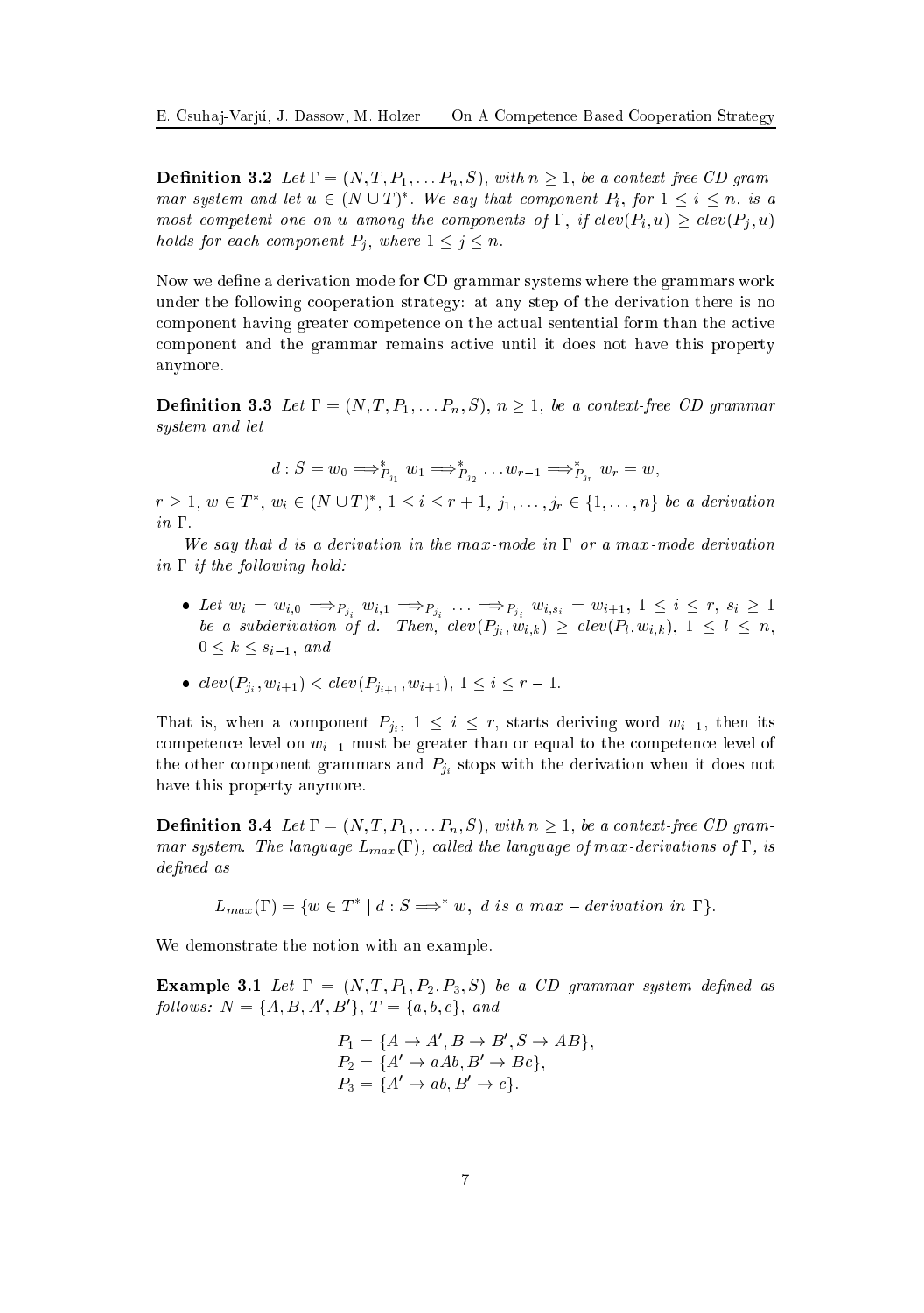Then  $L_{max}(\Gamma) = \{a^n b^n c^n \mid n \geq 1\}$ . This can be seen as follows. The derivation starts with applying production  $S \to AB$  of component  $P_1$ , since it is the only competent component in the system. Then,  $P_1$  still remains a most competent one, thus, either  $AB \implies A'B$  or  $AB \implies AB'$  follows. At this moment, any production set is at the same level of competence on  $A'B$  or  $AB'$ , namely, each component is able to perform only one replacement, thus, the derivation will still be continued by  $P_1$ , leading to sentential form  $A'B'$  in both cases. Then, either component  $P_2$  or  $P_3$  can continue the derivation. Suppose that the derivation is continued by  $P_2$ , the case of  $P_3$  is treated analogously. Now, either  $A'$  is replaced by a $Ab$  or  $B'$  with  $Bc,~both$ cases result in a situation when each component will be on equal competence level on the string. Then, as in the previous case,  $P_2$  continues the derivation and generates aAbBc. Thus, again, component  $P_1$  can be active on the sentential form. Repeating this procedure as many times as it is necessary and using component  $P_3$  in the final phase, we obtain the language above.

The above language is a non-context-free context-sensitive language that cannot even be generated by a Russian parallel grammar  $[5]$ .

Finally, we introdu
e some notations.

Notation 1 The class of languages generated by context-free CD grammar systems without  $\lambda$ -rules in the max-mode of derivation is denoted by  $\mathcal{L}(CD_{max}(CF))$ . If  $\lambda$ rules are allowed, then we replace  $CF$  by  $CF, \lambda$  in the notation, if we would like to refer to both cases, then we write  $CF, [\lambda]$  instead of  $CF$ . Furthermore, if we consider the subclass obtained by the finite index restriction, that is, the class of languages of ontext-free CD grammar systems working in the max-mode of derivation with finite index, then we write  $\mathcal{L}_{fin}$  instead of  $\mathcal{L}.$ 

#### Generative capacity  $\overline{\mathbf{4}}$

In this section we deal with the generative power of context-free CD grammar systems working in the  $max$ -mode of derivation. We show that the class of languages generated by these systems stri
tly in
ludes the lass of Russian parallel languages and we demonstrate how programmed grammars with appearance checking simulate the working of these onstru
tions. Moreover, we prove that if we apply the finite index restriction, then the obtained language class is the class of languages of programmed grammars with finite index. We also demonstrate an example for a non-ET0L language generated by these CD grammar systems.

#### Theorem 4.1

$$
\mathcal{L}(RP(CF,[\lambda])) \subset \mathcal{L}(CD_{max}(CF,\lambda)).
$$

**Proof.** Let  $G = (N, T, P, S)$  be a Russian parallel grammar with  $P = P_1 \cup P_2$ , where  $P_1$  is the set of productions applied in the customary context-free manner and  $P_2$  contains the rules that are applied in the same way as in the case of Indian parallel grammars. (Note that any of  $P_1$  and  $P_2$  can be the empty set.) Suppose that the productions in P are uniquely labelled and let us denote by  $Lab(P)$  the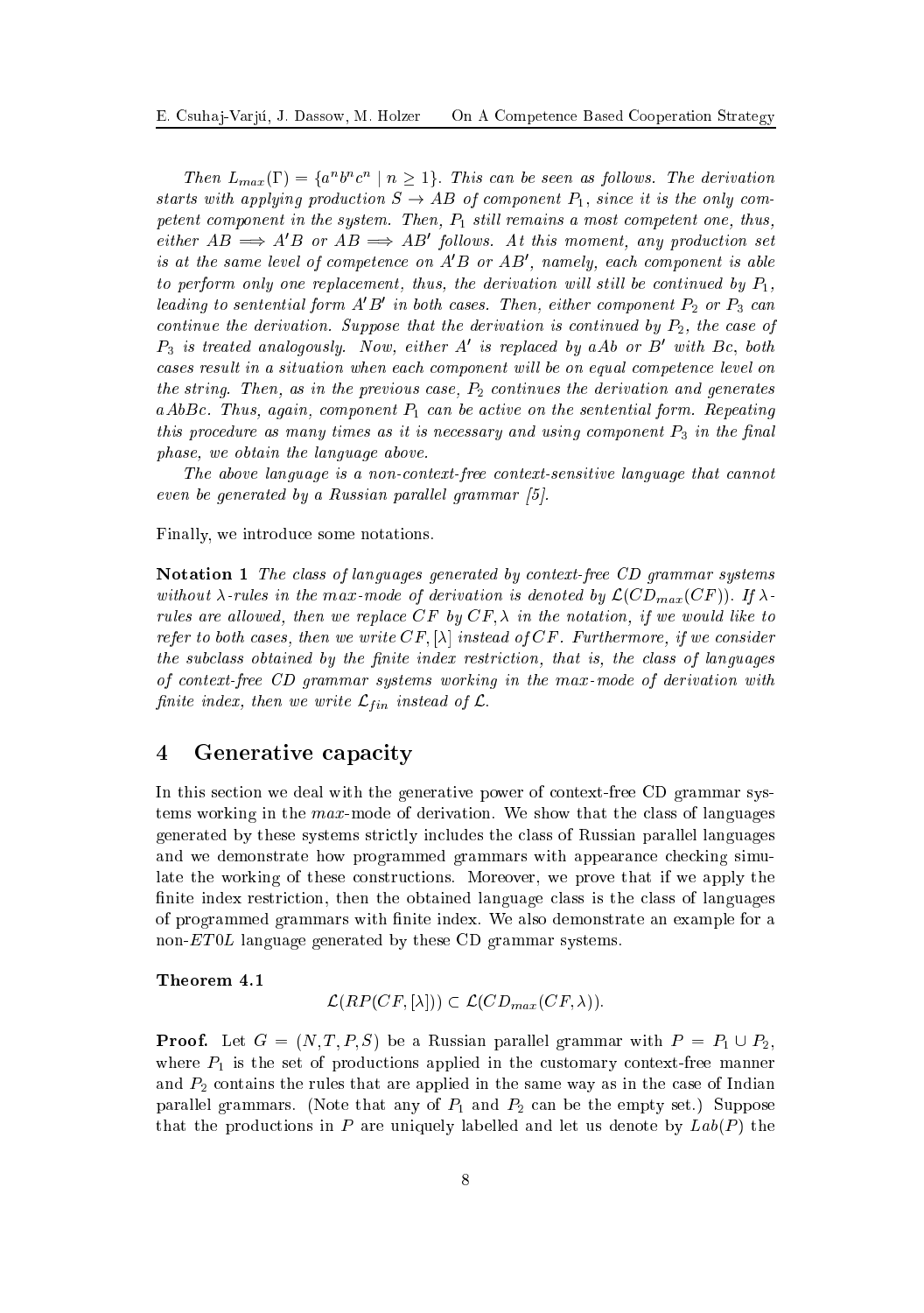set of these labels. We construct a CD grammar system  $\Gamma = (N', T, P_1, \ldots, P_l, S),$ with  $l \geq 1$ , which, in the max-mode of derivation, generates  $L(G)$ . N' will consist of letters of N and some new symbols as follows. For each production  $r : A \to \alpha$ in  $P_1$ , where  $A \in N$ ,  $\alpha \in (N \cup T)^*$ , r is the label of the production, we introduce new nonterminals,  $A'_r$ ,  $A''_r$ , and for each production  $s : B \to \beta$  in  $P_2$ , where  $B \in N$ ,  $\beta \in (N \cup T)^*$ , s is the label of the production, we introduce a new nonterminal  $B_s$ . Furthermore, we add a further new nonterminal,  $F$ , called the trap symbol, to the nonterminal set.

Components of  $\Gamma$  are defined in the following way.

For any production  $r : A \to \alpha$  in  $P_1$ , where  $A \in N$ ,  $\alpha \in (N \cup T)^*$ , and r is the label of the production,  $\Gamma$  has two components, namely,  $\{A \to A'_r A''_r\}$  and  $\{A'_r \to$  $\alpha, A''_r \to \lambda \} \cup \{ C_q \to F | q \in Lab(P), q: C \to \gamma \in P, C \in N, \gamma \in (N \cup T)^*, q \neq r \}.$ 

For any production  $s : B \to \beta$  in  $P_2$ , where B is a nonterminal,  $\beta$  is a string in  $(N \cup T)^*$ , and s is the label of the production,  $\Gamma$  has two components  $\{B \to B_s\}$ and  $\{B_s \to \beta\} \cup \{C_q \to F | q \in Lab(P), q : C \to \gamma \in P, C \in N, \gamma \in (N \cup T)^*, q \neq s\}.$ 

We prove that  $\Gamma$  simulates the derivations in G. Suppose that at some stage of the derivation in  $\Gamma$  the actual sentential form is u, where  $u \in (N \cup T)^*$ . (When starting the derivation with  $S$ , this is exactly the case.)

At this moment any component of the form  $\{C \to \gamma\}$  with an occurrence of C in u, where  $C \in N$ ,  $\gamma \in (N'-N)^+$ , can be active, since these components are the most ompetent grammars among the grammars of the system, namely, they are of ompeten
e level one. Let us hoose nondeterministi
ally one of them. Suppose that this component is of the form  $\{C \to C_r^r C_r^r\}$ , that is, it was constructed to a production  $r: C \to \gamma$  in  $P_1$ , to be applied in the context-free manner in G. The next component to be applied must be  ${C'_r \to \gamma, C''_r \to \lambda} \cup {A_q \to F | q \in Lab(P), q}$ :  $A \to \alpha \in P, A \in N, \alpha \in (N \cup T)^*, q \neq r$ , since its competence is two. Then, this component rewrites  $C'_r$  to  $\gamma$  and cancels  $C''_r$ , and thus, simulates the execution of the production  $C_r \to \gamma$  in the context-free manner. If the sentential form u intended to be derived further by component  $\{C \to C_r' C_r''\}$  contains an indexed nonterminal, say,  $A<sub>q</sub>$ , then, the component applied after this component introduces at least one occurrence of the trap symbol  $F$  and the derivation will never lead to a terminal word.

Suppose now that to continue the derivation from  $u$ , a component of the form  $\{C \to C_s\}$  is selected, that was constructed to production  $s : C \to \gamma$  in  $P_2$ , to be applied in  $G$  in the Indian parallel manner. Then, this component replaces all occurrences of C in u with  $C_s$ , and finishes its activity. To continue the derivation, there are the following possibilities: A component  $\{C_s \to \gamma\} \cup \{A_q \to F | q \in$  $Lab(P), q: A \to \alpha \in P, A \in N, \alpha \in (N \cup T)^*, q \neq s\}$  will be active and it replaces all occurrences of  $C_s$  in the new string with  $\gamma$ , thus, simulates the application of production  $s: C \to \gamma$  in G in the Indian parallel manner.

Or, a component,  $\{A \rightarrow A'_r A''_r\}$ , with competence level one, that was constructed for the simulation of the application of a context-free rule in  $P_1$ , will be active. If this is the case, then, at the next step component  $\{A'_r \to \alpha, A''_r \to \lambda\} \cup \{C_q \to F | q \in$  $Lab(P), q: C \to \gamma \in P, C \in N, \gamma \in (N \cup T)^*, q \neq r\}$  has to be selected, and then, the trap symbol F will be introduced for replacing at least one occurrence of  $C_s$ , and thus , the derivation never will end in a terminal word. Analogously, if after applying om-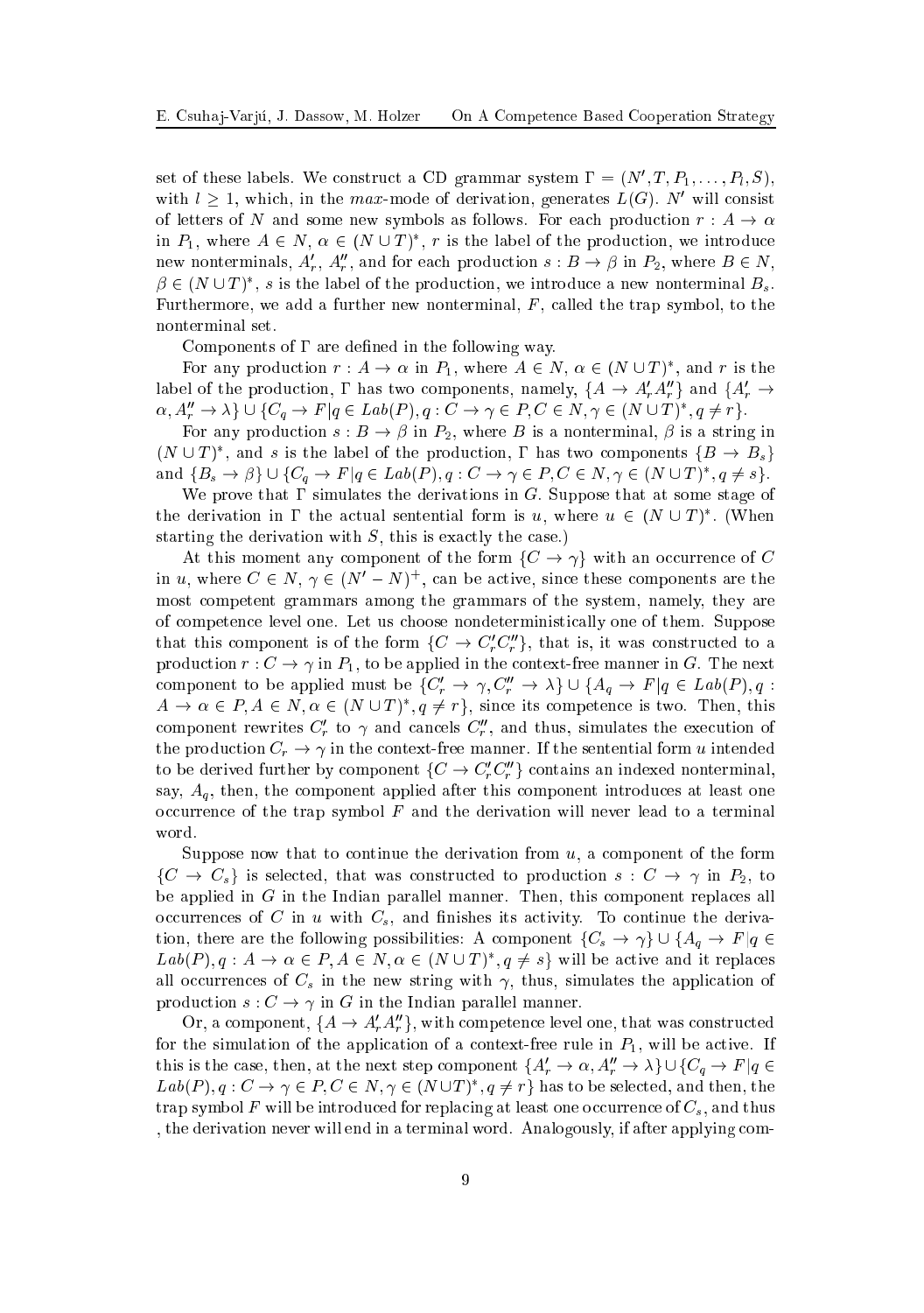ponent  $\{C \to C_s\}$ , another component  $\{B \to B_r\}$ , introduced for simulating a production applied in the Indian parallel manner, is executed, then the derivation in the next step will introduce a trap symbol in the sentential form. In this case either component  $\{C_s \to \gamma\} \cup \{A_q \to F | q \in Lab(P), q: A \to \alpha \in P, A \in N, \alpha \in (N \cup T)^*, q \neq s\}$ or component  $\{B_r \to \beta\} \cup \{A_q \to F | q \in Lab(P), q : A \to \alpha \in P, A \in N, \alpha \in$  $(N \cup T)^{*}$ ,  $q \neq r$  has to be applied, since they both are at competence level at least two. But any of these two cases would lead to the introduction of symbol  $F$ . By the above explanations we can see that the sequence of the active components in the derivations which lead to a terminal word in  $\Gamma$  follows the sequence of the applied rules in a terminating derivation in  $G$ , that is, if a rule  $p$  in a successful derivation of G is applied, then in the simulating derivation in  $\Gamma$  the two components onstru
ted for p are and must be applied after ea
h other in the appropriate order. Moreover, the terminating derivations in  $G$  and only that are simulated by the terminating derivations in  $\Gamma$  in a correct manner, that is,  $L(G) = L(\Gamma)$  holds. Thus,  $\mathcal{L}(RP(CF, [\lambda])) \subseteq \mathcal{L}(CD_{max}(CF, \lambda)).$  Because of Example 1, the inclusion is proper. Hence the result follows.  $\blacksquare$ 

# Corollary 4.1  $\mathcal{L}(IP(CF, [\lambda])) \subset \mathcal{L}(CD_{max}(CF, [\lambda])).$

It is known that the class of Russian parallel languages is strictly included in the class of  $ET0L$  languages [5]. The following statement demonstrates that CD grammar systems working in the  $max$ -mode of derivation are able to generate languages outside from the ET0L language class. Notice that  $\mathcal{L}(ET0L) = \mathcal{L}(ET0L, \lambda)$ .

#### Theorem 4.2

$$
\mathcal{L}(CD_{max}(CF))\setminus \mathcal{L}(ET0L)\neq \emptyset.
$$

**Proof.** To prove the statement, we construct a CD grammar system  $\Gamma$  which, in the max-mode of derivation, generates a non- $ET0L$  language. To help the legibility, we list only the omponents of the system; the nonterminal set and the terminal set of  $\Gamma$  can easily be determined by these productions. In the following, capital letters denote nonterminals and small letters denote terminals. The system starts its work from axiom S:

The productions sets of  $\Gamma$  are defined as follows:

$$
P_1 = \{S \to ASB, S \to AB\},
$$
  
\n
$$
P_2 = \{B \to B'b\},
$$
  
\n
$$
P_3 = \{B' \to Bb\},
$$
  
\n
$$
P_4 = \{A \to A_1A_2\},
$$
  
\n
$$
P_5 = \{A_1 \to c, A_2 \to c, B \to B'b\},
$$
  
\n
$$
P_6 = \{A_1 \to c, A_2 \to c, B' \to Bb\},
$$
  
\n
$$
P_7 = \{B \to C\},
$$
  
\n
$$
P_8 = \{B' \to C\},
$$
  
\n
$$
P_9 = \{A \to F, C \to a\}.
$$

We show that  $L = L(\Gamma) = \{c^{2n}(ab^s)^n \mid s \geq n \geq 1\}$ . Then, by applying homomorphism  $h: \{a, b, c\} \rightarrow \{a, b, c\}$ , defined by  $h(a) = a$ ,  $h(b) = b$ ,  $h(c) = \lambda$ , we obtain  $h(L(\Gamma)) = \{(ab^s)^n \mid s \geq n \geq 1\}$ , and this language is not an ET0L language [5, 9]. Since ET0L languages are closed under homomorphisms [9],  $L = L(\Gamma)$  must not be an ET0L language, thus, the statement holds.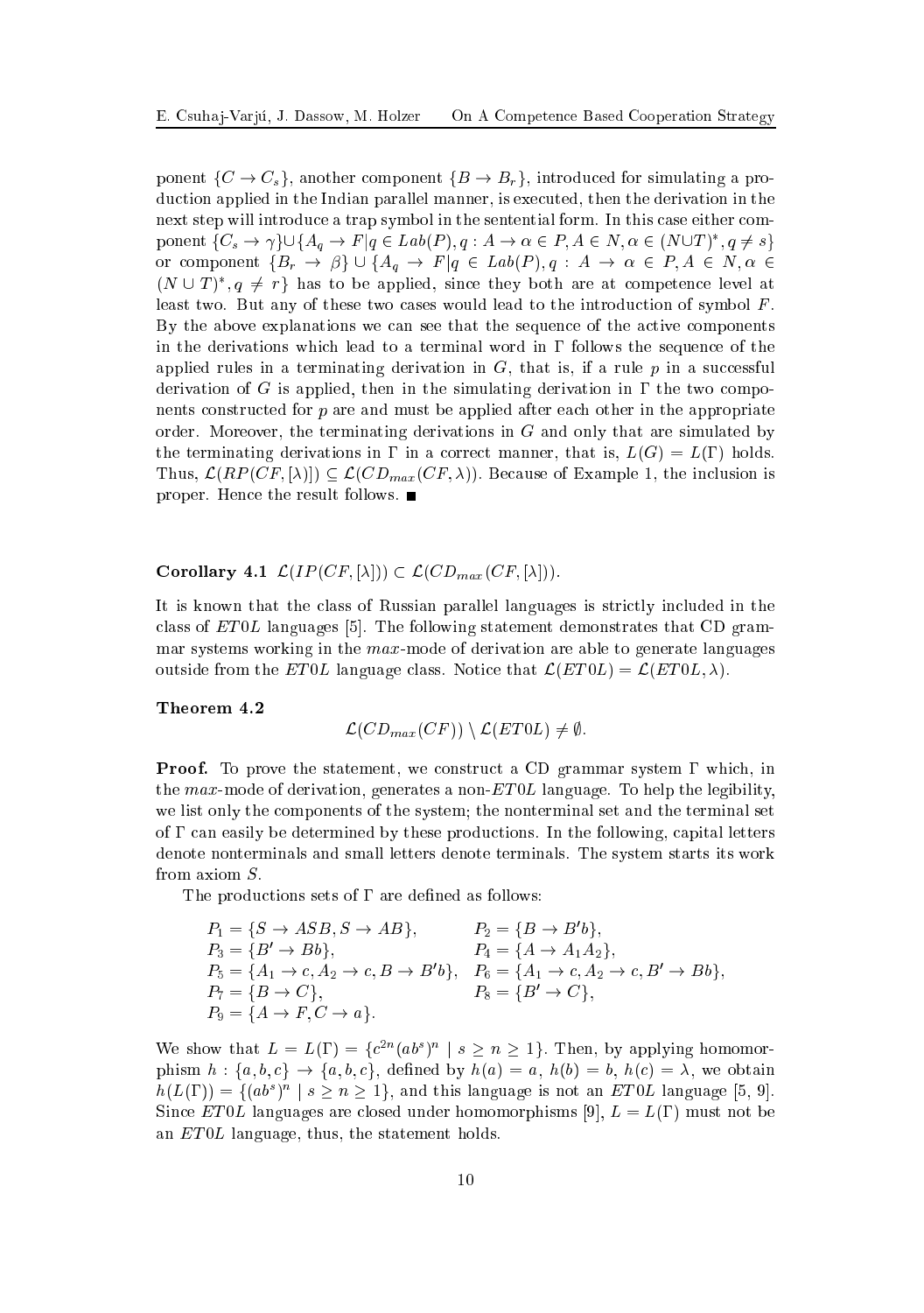Now we prove that  $\Gamma$  generates in the max-mode of derivation  $L$ .

The derivation starts with applying production  $S \to ASB$  of component  $P_1$  and ontinues with applying this rule several times and ends with applying produ
tion  $S \rightarrow AB$  of this component. The sentential form we have yield is of the form  $A^nB^n$  for some  $n, n \ge 1$ . Then, components  $P_2, P_5, P_7$ , or  $P_4, P_9$  can continue the derivation, sin
e they are of equal ompeten
e level on the string and the most competent ones. If  $P_9$  is applied, then trap symbol F will be introduced in the sentential form and we do not obtain a terminal word. If we apply  $P_7$ , then all Bs will be changed for C, and the next applicable component will be  $P_9$  and thus the derivation will end with a word contaning the trap symbol,  $F$ .

Suppose that the next component we apply is  $P_2$  (or  $P_5$ ). Then, the component finishes its work with a string of the form  $A<sup>n</sup>(B'b)<sup>n</sup>$ . The possible continuation can be done by components  $P_3$  or  $P_6$  or by components  $P_4$  or  $P_9$ . As in the previous case, we can exclude the application of  $P_9$ . Suppose now that component  $P_3$  will be active, and the active period of components  $P_2$  (or  $P_5$ ) and  $P_3$  (or  $P_6$ ) following each other is repeated several times. Since  $A$  is present in the sentential form, during this phase, by the former reasoning, we an ex
lude the appli
ation of omponent  $P_7$  for rewriting Bs. Then, a string of the form  $A^n(Bb^r)^n$  is obtained, where  $r > 1$ . Now the derivation is continued by component  $P_4$  (and not with  $P_9$ ), and the new string will be of the form  $w_1A_1A_2w_2(Bb^r)^n$ , where  $w_1w_2 = A^{n-1}$ . At this point,  $P_5$  must continue the derivation, by rewriting all symbols from  $\{A_1, A_2, B\}$ . This component will replace  $A_1$  with  $c, A_2$  with c and all occurrences of B with B'b. Until the sentential form contains at least one symbol from  $\{A_1, A_2, B\}$ , this component remains with the highest ompeten
e level among the grammars. Then, omponents  $P_3, P_6$ , or components  $P_4, P_9$  can follow. As in the previous cases, we cannot choose  $P_9$ . If  $P_4$  is selected, then, again, a letter A is changed for  $A_1$  and  $A_2$ , and then component  $P_6$  must be activated. Examining components  $P_2$ ,  $P_3$ ,  $P_4$ ,  $P_5$ , and  $P_6$ , we can see that their interplay leads to a sentential form of the form  $c^{2n}(Bb^{s})^{n}$ , where  $s \geq n$ . The relation  $s \geq n$  follows from that the elimination of any letter A from the sentential form induces the introduction of at least  $n \, b$ -s in the sentential form. We should notice that the elimination of A-s from the sentential form can precede or can be combined with the increasing of the letters  $b$  in the sentential form by the work of components  $P_2$ ,  $P_3$ ,  $P_5$ , and  $P_6$ , that is, we could choose component  $P_4$ instead of  $P_2$  to be active at the beginning, for example, the result will be the same, the number <sup>s</sup> being the exponent of b-s in the generated terminal words will be at least as big as the number n of the exponent of the subwords of the form  $(ab^s)$ .

Now, at some stage, either the B-s or the  $B'$ -s in the sentential form are changed for C by the activity of  $P_7$  or  $P_8$ , and then, the procedure is finished by component  $P_9$  that rewrites each C onto a. But,  $P_9$  can be active only in the last phase of the derivation when no  $A$  is present in the sentential form. Otherwise, if some occurrences of A are found in the string, and the active component is  $P_9$ , then trap symbol  $F$  is introduced in the sentential form. Thus, we obtain that the terminal words which can be generated by  $\Gamma$  are of the form  $c^{2n}(ab^s)^n$ , where  $s \geq n \geq 1$ . Hence, we proved the result. ■

Obviously, any language generated by a CD grammar system working with the max-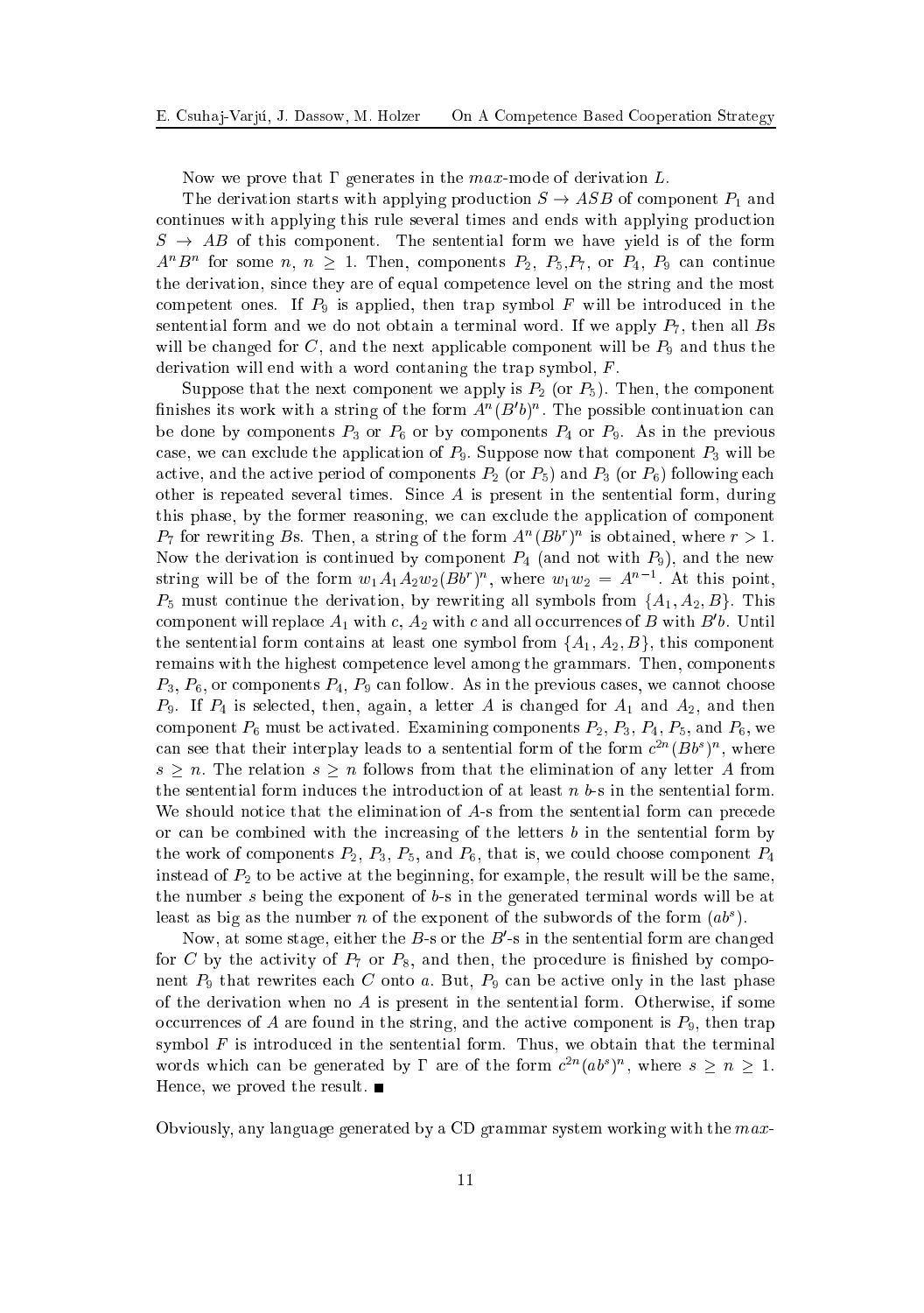mode of derivations is a re
ursively enumerable language, thus, it an be generated by a programmed grammar with appearance checking and with  $\lambda$ -rules. Furthermore, for any context-free CD grammar system without  $\lambda$ -rules and working in the max-mode of derivation a simulating programmed grammar with appearan
e checking and without  $\lambda$ -rules can be found.

#### Theorem 4.3

$$
\mathcal{L}(CD_{max}(CF, [\lambda])) \subseteq \mathcal{L}(PR_{ac}(CF, [\lambda])).
$$

**Proof.** Let  $\Gamma = (N, T, P_1, \ldots, P_m, S), m \geq 1$ , be a context-free CD grammar system working in the max-mode of derivations. To prove the statement, we construct a programmed grammar, G, with appearance checking such that  $L(G) = L(\Gamma)ab$  holds, where a, b are terminal symbols of G not in  $N \cup T$ . Since the programmed languages with appearance checking are closed under right derivative (see  $[5]$ ), this assumption does not mean the loss of the generality. In the construction of the simulating programmed grammar  $G = (N', T \cup \{a, b\}, P', S')$ , with appearance checking, we use the following ideas. Suppose that  $N = \{A_1, \ldots, A_n\}$ ,  $n \geq 1$ . At any step of each derivation in the CD grammar system  $\Gamma$ , we can represent the occurrence of the nonterminals of the system in the actual sentential form by an  $n$ -dimensional vector  $(X_1, \ldots, X_n)$  where  $X_i = 1$  if nonterminal  $A_i$  is present in the string and  $X_i = 0$  if the nonterminal does not occur in it. Suppose now that a derivation step was successfully performed by component  $P_j$ , for some  $j, 1 \le j \le m$ , in  $\Gamma$  on a sentential form  $u$  and it resulted in sentential form  $v$ . Then, using the information provided by the above ve
tor and examining the produ
tions of the omponents, we can decide which component can continue the derivation of  $v$ . By definition, this is  $P_i$  if  $P_j$  is still is of the highest competence level on v among the components and it is another component, if  $P_j$  is not among the most competent grammars on v. These two dynami
ally hanging parameters, represented by nonterminals, namely, the nonterminal occurrence vector and the recent component to be activated, form an implicit regulation over the use of the productions in  $\Gamma$ , which can be used in the simulation of the working of  $\Gamma$  by a programmed grammar with appearance checking.

The functioning of the programmed grammar  $G$  is as follows: Until the derivation ends by obtaining a terminal word, any sentential form derived by  $G$  is of the form  $u(X_1,\ldots,X_n)C_i$ , where u is a string over  $(N\cup T)$  and it is exactly the sentential form of  $\Gamma$  at the corresponding stage of the actual simulated derivation,  $(X_1, \ldots, X_n)$  is a nonterminal symbol of G representing the nonterminal occurrence vector of  $\Gamma$  over u, and  $C_i$ ,  $1 \leq j \leq m$ , is a nonterminal symbol of G denoting that component  $P_i$  is active on u. Then, a production of  $P_j$  is tried to be applied to u. If the application is successful, resulting in a string  $v$ , then the new nonterminal, corresponding to the nonterminal occurrence vector of v according to  $\Gamma$  is going to be determined (the occurrence of each symbol of  $N$  in the string is checked). Then, using the information provided by the nonterminal occurrence vector of  $v$  and knowing which was the last active component (letter  $C_i$ ), the nonterminal  $(C_k)$  representing the next component of  $\Gamma$  to be activated in the simulated derivation will be determined. After this, as previously, a produ
tion of this omponent is going to be performed, and the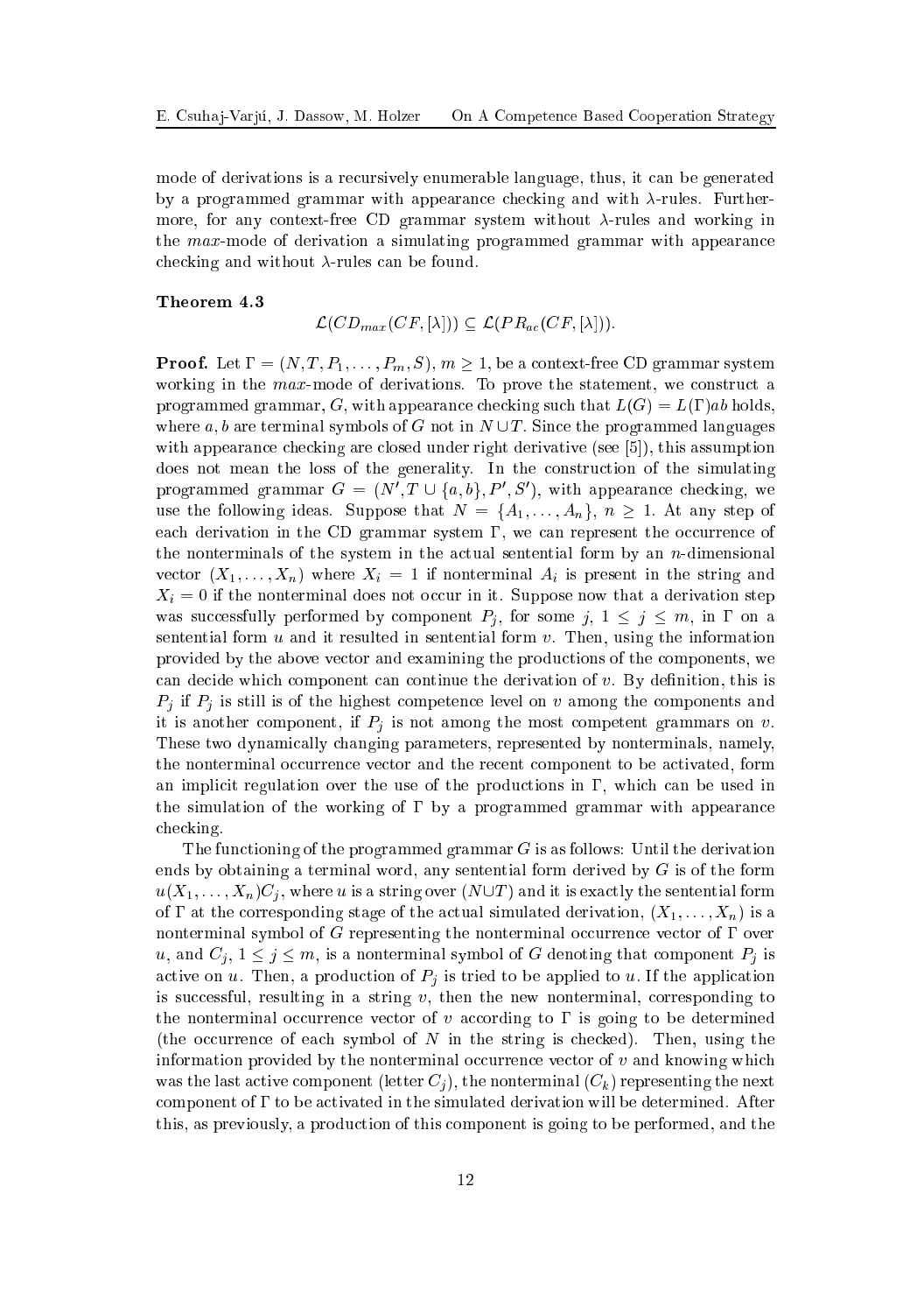above checking/selecting procedure will be repeated. If the chosen production of the a
tive omponent grammar fails to be applied, another one is tried to be performed. The derivation successfully ends if a nonterminal representing the occurrence vector with only 0 components is obtained. Then this nonterminal and nonterminal  $C_k$ . which corresponds to the recently active component, are replaced by letters  $a$  and  $b$ , respectively in the sentential form. If no further active component can be found to a nonterminal occurrence vector, then the derivation ends without deriving a terminal word, and this holds for the simulating grammar G as well. By this explanation, we can see that terminal words of  $G$  are of the form wab, where the words w are exactly the terminal words of  $\Gamma$ .

Now we construct grammar G. For legibility, we give the productions together with some explanations. The set of nonterminals can easily determined by these rules. To help the reader in following the onstru
tion, we use labels whi
h provide information on the role of the productions. By definition, productions are uniquely labelled by different labels; for a set of productions  $P \subseteq P'$ , we denote by  $Lab(P)$ the set of labels of its produ
tions. Moreover, without loss of the generality, we may assume that  $A_1 = S$  and there is at least one component of  $\Gamma$  which has a production with S on its left-hand side. Now, production set  $P'$  is given as follows. It is the disjoint union of production sets  $P_{ini} \cup P_{exe} \cup P_{test} \cup P_{vector-id} \cup P_{act} \cup P_{finish}$ , where the different subsets are defined in the following way.

• First, we have production set  $P_{ini}$  with productions of the form

 $(ini_i: S' \rightarrow S(1,0,\ldots,0)C_i, Lab(P_i), \emptyset)$ , for any  $k, 1 \leq k \leq m$ , where  $P_i$  has a production of the form  $S \to \alpha$ , for some  $\alpha \in (N \cup T)^*$ .

• Then, for any production  $p: A \to \alpha$  in  $P_i$ ,  $1 \leq i \leq m$ ,  $P'$  contains a production of the following form, which, together, determine production set  $P_{exe}$ . These produ
tions are of the form

 $(p: A \rightarrow \alpha, \{test_1\}, Lab(P_i)),$  where  $test_1$  is the label of a production.

Production  $p : A \to \alpha$  of  $P_i$  is tried to be applied (supposing that  $P_i$  was the active component), and if the application was successful, then the new sentential form is to be tested according to the occurrence of the nonterminals in N. If the application of p failed, then another production of  $P_i$  is tried to be performed.

• For  $i = 1, \ldots, n - 1$  let

 $(test_i : A_i \rightarrow A_i, [A_i = 1], [A_i = 0]),$  where  $([A_i = 1] : (X_1, \ldots, X_i, \ldots, X_n) \to (X_1, \ldots, 1, \ldots, X_n), test_{i+1}, \emptyset)$  and  $([A_i = 0] : (X_1, \ldots, X_i, \ldots, X_n) \to (X_1, \ldots, 0, \ldots, X_n), test_{i+1}, \emptyset).$ Moreover, let  $(test_n : A_n \rightarrow A_n, [A_n = 1], [A_n = 0]),$  where  $([A_n = 1] : (X_1, ..., X_n) \to (X_1, ..., 1), Lab(P_{vector-id}), \emptyset)$  and  $([A_n = 0] : (X_1, \ldots, X_n) \to (X_1, \ldots, 0), Lab(P_{vector - id}), \emptyset).$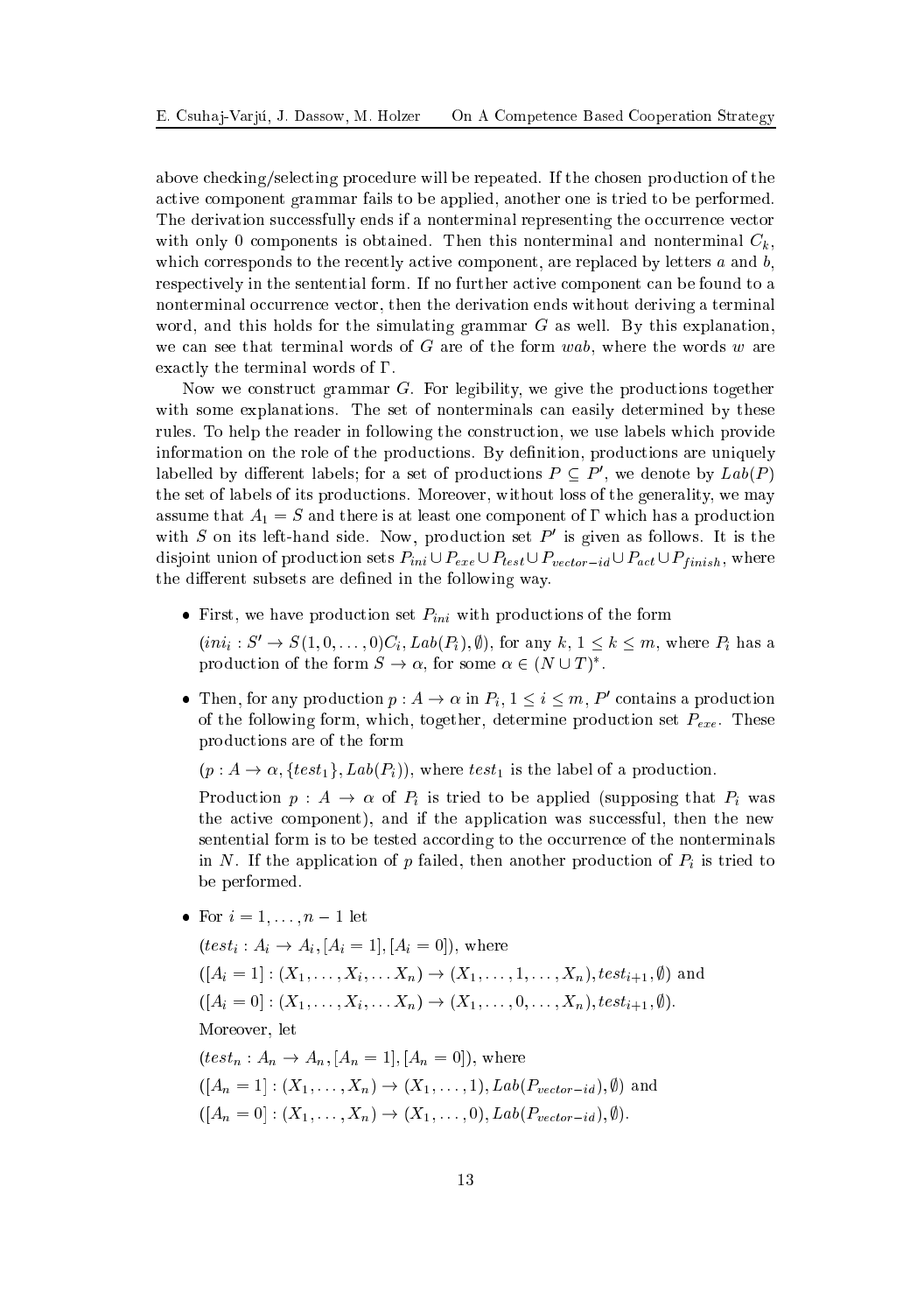These productions form production set  $P_{test}$  and they are for checking whether or not  $A_i$ , with  $1 \leq i \leq n$ , appears in the sentential form, and rewrite the nonterminal representing the current nonterminal occurrence vector,  $(X_1, \ldots, X_n)$ , by modifying  $X_i$  to 1 or 0, according to the result of the check. After testing the appearance of the last nonterminal,  $A_n$ , the procedure continues by simulating how the next component grammar in  $\Gamma$  to be activated is determined, that is, whi
h of the most ompetent grammars will ontinue the derivation (if such one exists). The simulating derivation in  $G$  will continue by a production from a set of rules  $P_{vector-id}$ .

Rules  $\{r_1, \ldots, r_{2^n}\}$  form the production set  $P_{vector-id}$  and they are for identifying the nonterminal that was determined above, according to the nonterminal occurrence vector of the new string in  $\Gamma$ . Each rule in  $P_{vector-id}$  identifies a vector  $v_k = (X_1^{(k)}, \ldots, X_n^{(k)})$ ,  $X_i^{(k)} \in \{1, 0\}$ ,  $1 \leq i \leq n$ ,  $1 \leq k \leq 2^n$ . For vectors being different from the zero vector, that is, from the vector having 0 at each position, ea
h rule is of the form

$$
(r_k : (X_1^{(k)}, \ldots, X_n^{(k)}) \to (X_1^{(k)}, \ldots, X_n^{(k)}), \text{Lab}(P_{act_{r_k}}), \text{Lab}(P_{vector-id}), 2 \leq k \leq 2^n.
$$

The number of ve
tors is 2n , sin
e there are 2<sup>n</sup> dierent ombinations of 1 and 0 at *n* positions. We suppose that the zero vector is labelled by  $v_1$  and the corresponding rule is labelled by  $r_1$ .

That is, the produ
tion tries to verify the nonterminal representing the nonterminal occurrence vector of the actual string in the simulated derivation. If the check is successful, then the procedure follows with simulating the choice of the next a
tive grammar (the derivation ontinues at some produ
tion of  $P_{act_{r}}$ ), if the check fails, the appearance of another nonterminal is tried to

For the zero vector,  $v_1$ , we have production set  $P_{finish}$  with productions

$$
(r_1:(0,\ldots,0) \to (0,\ldots,0), \{finish_1\}, Lab(P_{vector-id})),
$$

where the orresponding rules are

 $(finish_1 : (0, \ldots, 0) \rightarrow a, Lab(P_{fin}), \emptyset)$  and

 $P_{fin}$  consists of the rules

 $(fin_j: C_j \to b, \emptyset, Lab(P_{fin})),$  for  $1 \leq j \leq m$ .

That is, if no nonterminal from  $N$  is found in the sentential form, then the nonterminal representing  $v_1$  and the nonterminal  $C_i$ , being present in the sentential form and representing the last active component are rewritten onto <sup>a</sup> and b, respe
tively. Thus, a terminal word is derived.

Now let us return to the simulation of determining the next a
tive omponent in the derivation in  $\Gamma$ .

• This is done by productions in  $P_{act_{r}}$ , defined as follows. For each nonterminal representing a nonterminal occurrence vector  $v_k$ ,  $2 \leq k \leq 2^n$ , defined above, we define  $Act(v_k)$  as the set of components of  $\Gamma$  which are of the highest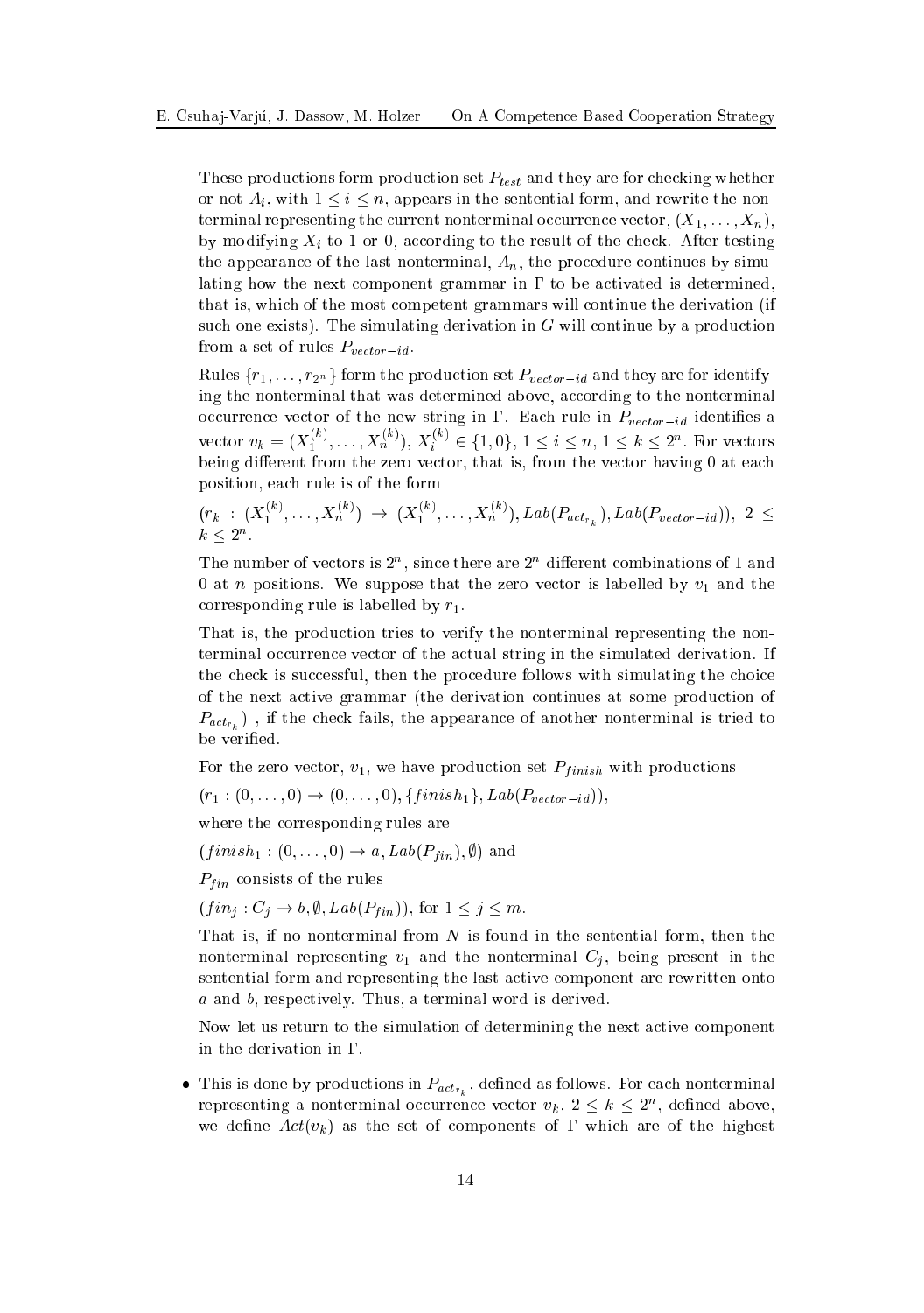competence level, among the grammars, on the longest prefixes over  $(N \cup T^*)$ of the sentential forms which have nonterminal occurrence vector  $v_k$ . Now, for each  $v_k$  with  $Act(v_k) \neq \emptyset$  we have productions in  $P_{actr_k}$  of the form

 $(q_{j,k}: C_j \to C_l, \text{Lab}(P_k), \text{Lab}(P_{act_{r_k}}))$ , for  $P_j \notin \text{Act}(v_k), P_l \in \text{Act}(v_k), 1 \leq$  $j, l \leq n$ , and,

$$
(q_{j,j}: C_j \to C_j, Lab(P_j), Lab(P_{act_{r_i}})),
$$
 for  $P_j \in Act(v_k), 1 \leq j \leq n$ .

That is, if the simulated omponent remains of the highest ompeten
e level, it will continue the derivation, but if it has lost this property, another grammar will start with the generation.

For  $v_k \neq v_1$  with  $Act(v_k) = \emptyset$ , that is, when the sentential form still contains nonterminals from  $N$  but there is no grammar which is able to continue the derivation, we have productions

 $(t_i : C_i \to F, \emptyset, \emptyset)$ , where F is a new nonterminal, called a trap symbol. In this ase the derivation will abnormally terminate, sin
e it annot be ontinued and the sentential form is not a terminal word. The set of all productions, which are in some  $P_{act_{r}}$ ,  $2 \leq k \leq 2^{n}$ , is denoted by  $P_{act}$ .

Now we prove that any terminal word which can be generated by  $\Gamma$  can also be generated by G. Let

$$
d: S = w_0 \Longrightarrow_{P_{j_1}}^* w_1 \Longrightarrow_{P_{j_2}}^* \ldots \Longrightarrow_{P_{j_{r-1}}}^* w_r \Longrightarrow_{P_{j_r}}^* w_{r+1} = w,
$$

 $r \geq 0, w \in T^*, w_i \in (N \cup T)^*, 0 \leq i \leq r$ , and  $j_1, \ldots, j_r \in \{1, \ldots, n\}$  be a maxderivation in  $\Gamma$ .

Moreover, let  $w_i = w_{i,0} \Longrightarrow w_{i,1} \Longrightarrow \dots w_{i,s_i} = w_{i+1}, 1 \leq i \leq r, s_i \geq 1.$ 

Then a production of the form  $(ini_i: S' \rightarrow S(1,0,\ldots,0)C_{j_1}, Lab(P_{j_1}),\emptyset)$  must be found in this production set, by the definition of  $P_{ini}$ , to indicate that the simulation of derivation d begins.

Then, the derivation in G continues by repeating the next sequence of productions as follows: for  $i = 0$  to  $i = r$  and for  $k = 0$  to  $k = s_i$  the following procedure is executed: first, production  $p_{i,k}$ , which is applied in the derivation step  $w_{i,k} \implies w_{i,k+1}$  by  $P_{j_i}$ , is performed according to  $P_{exc}$ , and then productions of  $P_{test}$ are applied. This results in checking which nonterminals occur in  $w_{i,k+1}$ . Then, the procedure continues at  $P_{vector - id}$ , and results in identifying the corresponding nonterminal occurrence vector. Then, the derivation continues at production set  $P_{act}$ . If that production is applied which is constructed according to the nonterminal occurrence vector in  $w_{i,k+1}$ , then nonterminal  $C_{j_i}$  is updated, and either it remains unchanged, or, in the case of  $w_{i,s_i}$ , it is changed to  $C_{j_{i+1}}$ . Then, the derivation continues again at production set  $P_{exe}$  with a rule with core production either from  $P_{ji}$ or  $P_{i_{i+1}}$ , depending on the result of the previous step.

Then the procedure is repeated, as many times as it is necessary. Since the derivation in  $\Gamma$  ends with a terminal word, a nonterminal occurrence  $(0, \ldots, 0)$  in the generated sentential form in  $G$  is guaranteed. Thus, the derivation in  $G$  also will terminate successfully by applying productions of  $P_{finish}$ . By the construction of the production sets of G we can see that any terminal word of  $\Gamma$  can be generated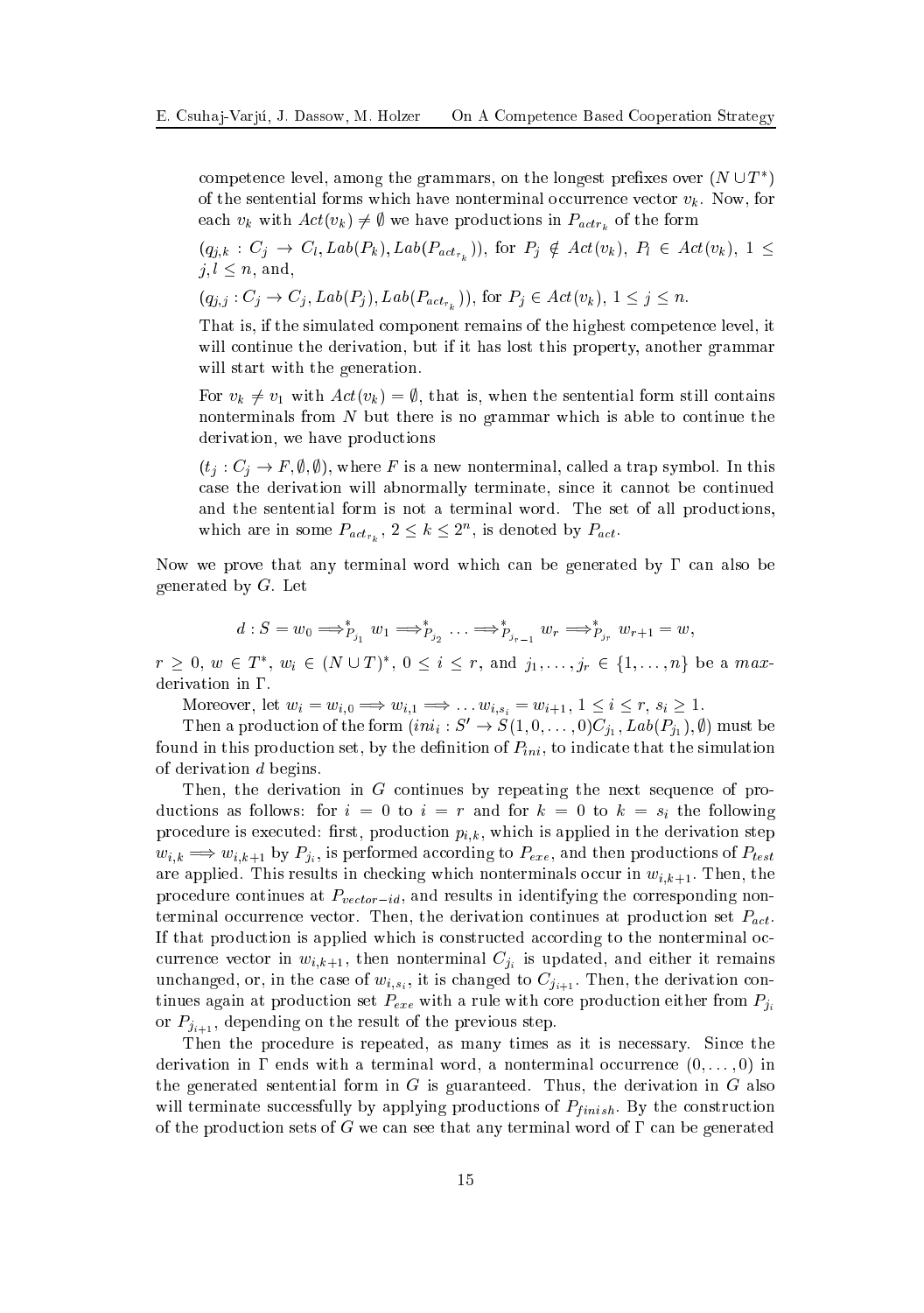in G as the longest prefix of a terminal word over  $(N \cup T)^*$  and not more. Moreover, it also can be seen that if  $\Gamma$  does not contain  $\lambda$ -rules, then G does not contain any  $\lambda$ -rule either. By the property that the programmed languages with appearance checking are closed under right derivative,  $L(\Gamma) \in \mathcal{L}(PR_{ac}(CF, [\lambda]))$  holds. If  $\Gamma$  does not contain  $\lambda$ -rules, then  $L(\Gamma) \in \mathcal{L}(PR_{ac}(CF))$  holds. Hence the result follows.

It is an open problem whether or not the lass of languages determined by the context-free CD grammar systems working in the  $max$ -mode of derivation is strictly included in the class of programmed grammars with appearance checking. The following statement demonstrates that if we restrict the class of CD grammar systems working in the  $max$ -mode of derivation to the subclass of these systems with finite index, then the generated language lass is exa
tly the lass of languages of programmed grammars with finite index.

#### Theorem 4.4

$$
\mathcal{L}_{fin}(CD_{max}(CF, [\lambda])) = \mathcal{L}_{fin}(PR(CF)).
$$

**Proof.** Inclusion  $\mathcal{L}_{fin}(CD_{max}(CF, [\lambda])) \subseteq \mathcal{L}_{fin}(PR(CF))$  follows from the previous statement and its proof.

To show that the equality holds, now we prove that for any programmed grammar  $G = (N, T, P, S)$  with finite index we can construct a context-free CD grammar system  $\Gamma = (N', T, P_1, \ldots, P_n, S')$ ,  $n \geq 1$ , such that  $L_{max}(\Gamma) = L(G)$  holds and  $\Gamma$ is of finite index under the max-mode of derivation. Let  $N = \{A_1, \ldots, A_s\}, s \geq 1$ , and let us assume that  $A_1 = S$ .

Since G is of finite index, therefore we can list all sets of its nonterminals  $C=$  ${A_{j_1}, \ldots, A_{j_l}}$ ,  $1 \leq l \leq Ind(G)$  which represent a set of nonterminal occurrences in a sentential form appearing in a derivation in  $G$ . By [5], Lemma 3.1.4, pp. 155, we know that for each matrix and thus, for any programmed grammar with finite index an equivalent grammar of the same type can be constructed where all the nonterminal occurrences in any sentential form are pairwise different. Let us denote by  $Noc(G)$  the set of these sets of nonterminal occurrences, and let us denote by  $C_1 = \{S\}$ . Let  $Lab(P)$  be the set of labels of productions of G. Let  $\Gamma$  have each nonterminal of G as a nonterminal symbol and some further new nonterminal letters. Now for any nonterminal  $A_i$  of G, with  $1 \leq i \leq n$ , and production of the form  $(p :$  $A_i \to \alpha, \sigma(p)$ , with  $\alpha \in (N \cup T)^*$ , and for any  $C \in Noc(G)$  with  $A_i \in C$  let  $(A_i, p^C)$ be a new symbol, a new nonterminal of  $\Gamma$ , not in  $(N \cup T)$ . These nonterminals will refer to the case when production  $(p: A_i \to \alpha, \sigma(p))$  is applied to a sentential form of G with a set of nonterminal occurrences C. Moreover, for any letter  $p \in Lab(G)$ , and  $C \in Noc(G)$  let us introduce new symbols  $p^C$  and  $(p^C)'$  which are not in  $(N \cup T)$ and they are different from the new letters  $(A_i, p^C)$ , defined above. Furthermore, let  $p_0, Y, F$  be further new nonterminals. Symbol  $p_0$  helps in initializing the simulation of the derivation of G in  $\Gamma$ , Y is an auxiliary symbol, and F is a trap symbol playing role in finishing the derivation in  $\Gamma$ .

Now we shall construct the CD grammar system  $\Gamma$ . For legibility, we list only the omponents of the system.

For any nonterminal  $A_i$ ,  $1 \leq i \leq n$ , in G and for any production of the form  $(p: A_i \to \alpha, \sigma(p))$  in P, for any  $C \in Noc(G)$ , where  $C = \{A_{j_1}, \ldots, A_{j_C}\}, \ j_C \geq$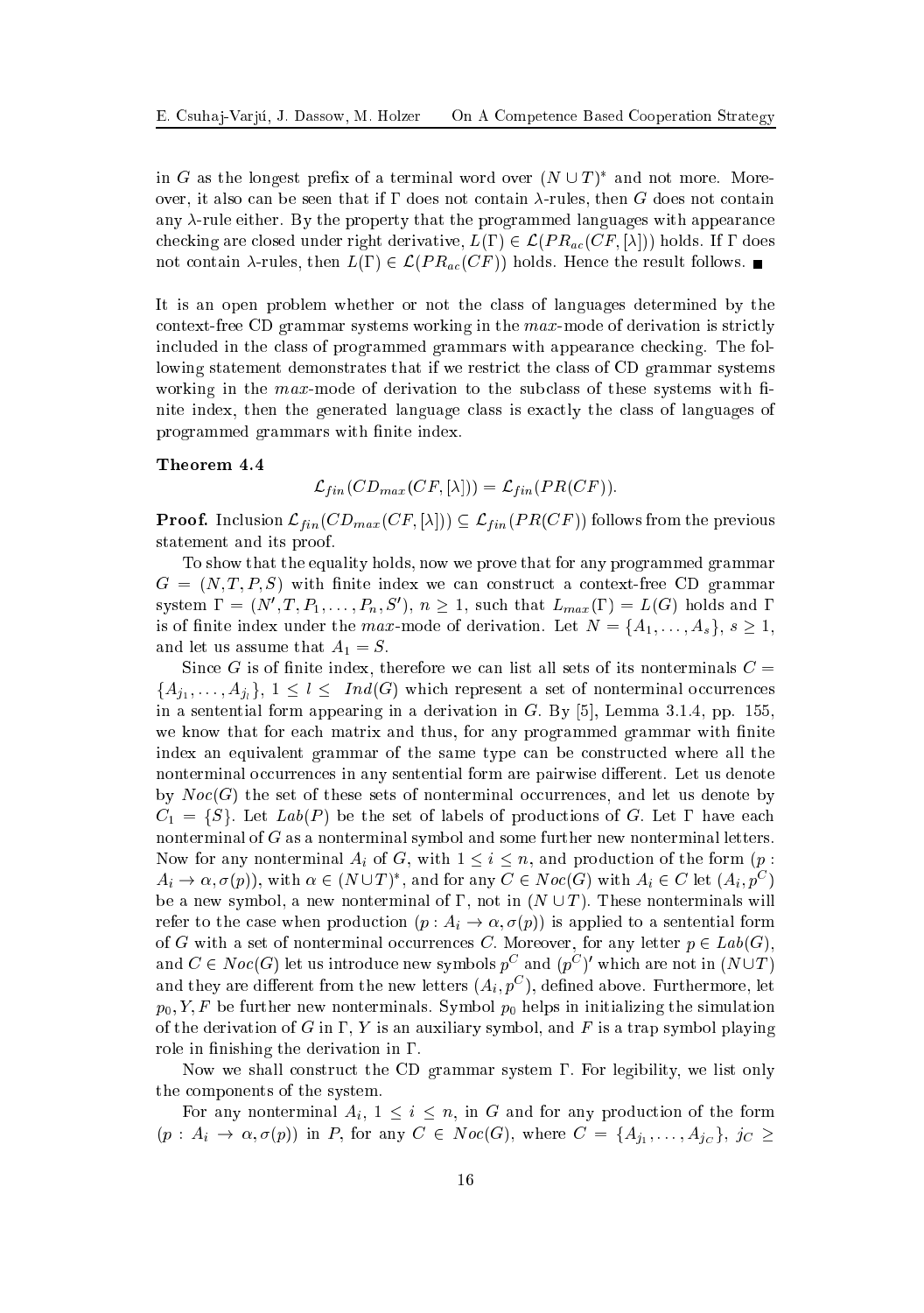1, with  $A_i \in C$ , and for any  $q \in \sigma(p)$ , CD grammar system  $\Gamma$  has components  $P_{p,C,q,1}, P_{p,C,q,2}, P_{p,C,q,3},$  and  $P_{p,C,q,4},$  defined as follows:  $P_{p,C,q,1}$  has the following productions:  $p^{\mathcal{C}} \to p^{\mathcal{C}}, A_{j_k} \to A_{j_k}$ , for  $1 \leq i \neq j_k \leq n_c$ , and  $A_i \to (A_i, p^{\mathcal{C}})$ ,  $Y \to \lambda$ , moreover, we add  $X \to F$  for any other nonterminal letters of  $\Gamma$  not in  $\{p^{\mathcal{C}}, Y, (A_i, p^{\mathcal{C}})\}\cup C.$ 

This component indicates that the application of production  $p$  is planned to a sentential form with nonterminal occurrence set  $C$ . Moreover, it removes the possible appearance of auxiliary symbol  $Y$  from the sentential form and thus finishes the simulation of the production applied before  $p$ .

Let  $P_{p,C,q,2}$  be defined with the following productions:  $p^{\mathcal{C}} \to (q^D)'$ , where  $D \in$  $Noc(G)$  and D is the set of nonterminals occurring in the sentential form of G obtained from C after applying production p and  $q \in Lab(p)$ , and production q can be applied for a sentential form with nonterminal occurrence set  $D$ . Moreover let  $P_{p,C,q,2}$  contain also productions  $A_{j_k} \to A_{j_k}$ ,  $1 \leq j_k \neq i \leq n_c$ , and  $(A_i, p^c) \to$  $(A_i, p^C)$ .

This component indicates which production is intended to be applied after p.

Let  $P_{p,C,q,3}$  given with the following productions:  $(q^D)' \rightarrow (q^D)'$ ,  $A_{j_k} \rightarrow A_{j_k}$ ,  $1 \leq j_k \neq i \leq n_c$ , and  $(A_i, p^C) \to \alpha Y$ .

This component starts simulating the application of rule  $p$  and indicates that we intend to continue the computation by applying production  $q$  to a sentential form with nonterminal occurrence set  $D$ .

Moreover, let

 $P_{p,C,q,4}$  given with the following productions:  $(q^D)' \rightarrow q^D$ ,  $A_{j_k} \rightarrow A_{j_k}$ ,  $1 \leq j_k \neq j_k$  $i \leq n_c$ , and  $Y \to Y$ .

This component makes sure that production  $q$  is intended to be applied.

To start with the simulation of the derivations of G by derivations in  $\Gamma$  the following component of  $\Gamma$  is defined.

Let  $r_1, \ldots, r_l$  be the set of labels of productions in G that are for rewriting symbol S, that is, let  $(r_j : A_1 = S \rightarrow \alpha_j, \sigma(r_j)), 1 \leq j \leq l$ . Then we add component  $P_0$  with the following rules:  $p_0 \to r_i^{\text{C}_1} SY$ , for any rule  $r_j$  defined above.

We also need components for finishing the derivations.

For each nonterminal  $p^C$  with  $p \in Lab(G)$  and  $C \in Noc(G)$  we define component  $P_{p,C}^{f,m}$  with the productions

 $p^C \to \lambda, Y \to \lambda, A_i \to F, 1 \leq i \leq n.$ 

Furthermore let  $S' = p_0$ .

Now we prove that any derivation which can be performed in  $G$  can be simulated with a derivation in  $\Gamma$  and reversely. To show this, we examine the derivation in  $\Gamma$ .

It is obvious that any derivation in  $\Gamma$  starts with the functioning of component  $P_0$ . Then, after applying a rule, the sentential form is of the form  $r_i^{\cup 1}A_1 = r_i^{\cup 1}SY$ , that is, it is of the form  $p^C u$ , where  $p \in Lab(P)$ ,  $C \in Noc(G)$ , and  $u \in (N \cup \{Y\}T)^*$ with at least one occurrence of  $Y$  and exactly one occurrence of a nonterminal of  $G$ in u. Moreover,  $(p: A_i \to \alpha, \sigma(p))$  is a rule in P and  $A_i \in C$ .

Now, let us suppose that the sentential form in 1 is exactly in the form  $p^{\circ} u,$ like above, and suppose that at this step of the derivation a new component has to start its work. Let us examine the components of  $\Gamma$ . The only components which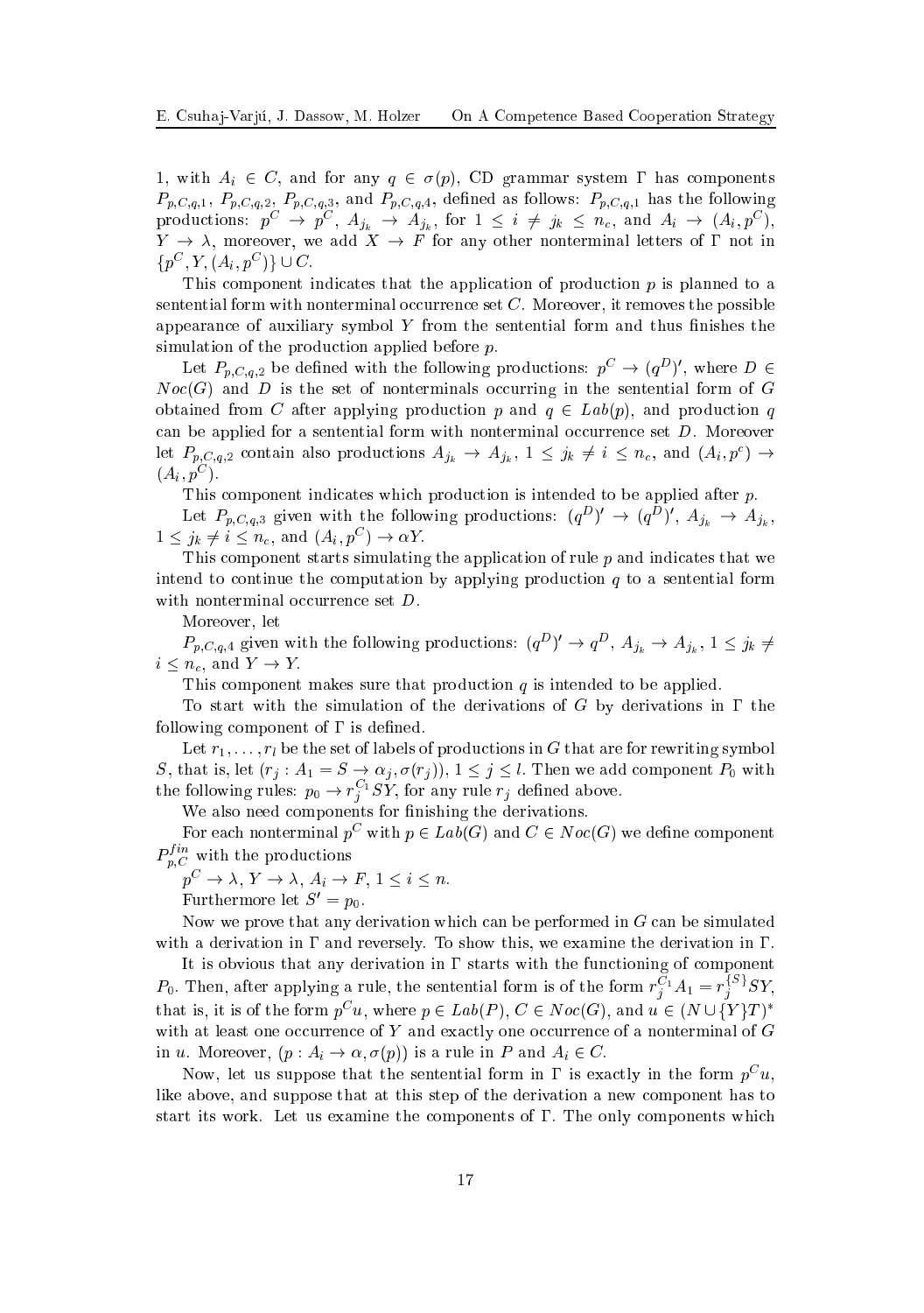are able to continue without introducing trap symbol  $F$  into the sentential form are that ones whi
h are able to rewrite every nonterminal in the sentential form  $u$  and the marker nonterminal  $p^{\circ}$ , or the corresponding component that belongs to the group of components defined for finishing the derivation, but this case we will discuss later. Let us suppose now that the derivation will be continued. Then a successful continuation without an occurrence of the trap symbol is only possible if C is exactly the set of nonterminals occurring in  $u$ . Notice that by the construction of the component triples  $P_{p,C,q,i}$ ,  $i = 1,2,3$ , if the marker nonterminal in the sentential form is  $p^C$ , then every nonterminal letter in C appears in the sentential form and only these nonterminals appear in it. Moreover, component  $P_{q,D,r,1}$ , for some rule r, exists only if the letter rewritten by q is in  $D$ . Now, let us suppose that the derivation can be continued and let  $P_{p,C,q,1}$  be the production set to be activated. (We guess that the next production to be applied is q, that is  $q \in \sigma(p)$ .) Now, the component rewrites nonterminal  $A_i$  to nonterminal  $(A_i, p^C)$  and then it looses property being a most ompetent one. The next omponent whi
h is able to ontinue the derivation is  $P_{p,C,q,2}$ . This component rewrites symbol  $p^C$  to symbol  $(q^D)'$ , indicating that the next production to be applied is chosen as  $q$  and the set of nonterminal occurrences of the sentential form obtained from u by applying p is the set  $D$ . After applying the production, component  $P_{p,C,q,2}$  is not the most competent component anymore, so a new omponent must ontinue the derivation. The only omponent for this purpose is  $P_{p,C,q,3}$ , which rewrites  $(A_i, p^C)$  to  $\alpha Y$ . Then, this component looses the property being the most competent grammar and since  $P_{p,C,q,4}$  is more competent than this one, it ontinues the derivation. Thus, we obtained a sentential form of the form  $q^D v$ , where v has exactly one occurrence of Y, exactly as as  $p^C u$ . It is also easy to see that the functioning of the components simulated the application of production p to sentential form  $u$  in  $G$ . If the set of nonterminals in  $D$  is not equal to the set of nonterminals of G which appear in v or nonterminal  $A_i$ , with  $(q: A_i \to \beta, \sigma(q))$ does not appear in  $v$ , then the next component will introduce trap symbol  $F$  and the derivation will never terminate with a terminal word. Thus, no derivation in can occur which does not correspond to a correct derivation of G.

Finally, we have to finish the derivation and remove marker nonterminals  $p^\circ$ . nents,  $P_{p,C}^{fin}$ . This component removes the marker symbol  $p^C$  and symbol Y without introducing the trap symbol, F, if and only if  $p^{\mathrm{C}}$  is the only nonterminal in the sentential form.

From the above explanations we can see that the terminating derivations of  $\Gamma$ simulate all terminating derivations of G and only that. Thus,  $L_{max}(\Gamma) = L(G)$ holds. Moreover,  $\Gamma$  is with finite index under the  $max$ -mode of derivation.

Since we have  $\mathcal{L}_{fin}(CD_{max}(CF, [\lambda])) = \mathcal{L}_{fin}(PR(CF)) \subseteq \mathcal{L}_{fin}(CD_{max}(CF, \lambda)),$ we proved the equality.  $\blacksquare$ 

We obtain as orollary the following statement.

Corollary 4.2

$$
\mathcal{L}_{fin}(CD_{max}(CF,\lambda)) = \mathcal{L}_{fin}(CD_{max}(CF).
$$